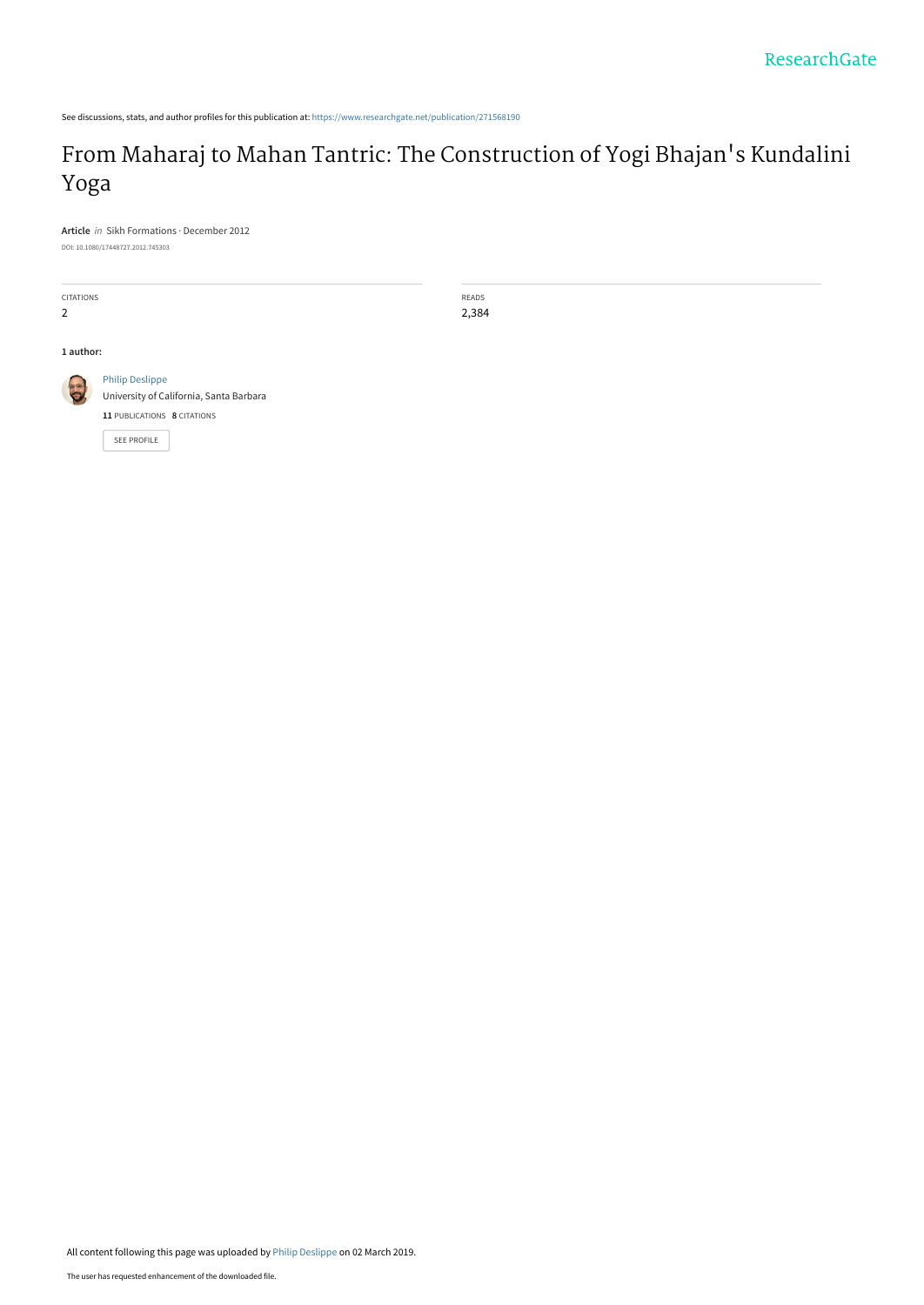# Philip Deslippe

# FROM MAHARAJ TO MAHAN TANTRIC The construction of Yogi Bhajan's Kundalini Yoga

This article details the influences upon and the construction of Kundalini Yoga as introduced, taught, and propagated in the West by Yogi Bhajan (1929–2004), by delving into the lost history of the practice's earliest years through previously neglected sources such as its documentation in rare early texts and interviews with early students and associates. As opposed to the official history of Kundalini Yoga that claims it as an ancient and secret tradition prior to Yogi Bhajan's open teaching of it, this article argues that it was a bricolage created by Yogi Bhajan himself and derived from two main figures: a hatha yoga teacher named Swami Dhirendra Brahmachari (1924–1994) and the Sikh sant Maharaj Virsa Singh (1934–2007). It is the aim of this article to provide clear evidence as to what Yogi Bhajan's Kundalini Yoga is and what it comprises, put forward the historical and cultural contexts in which it was developed and presented by Yogi Bhajan, and ultimately offer possible conclusions that could be drawn from this revised understanding.<sup>1</sup>

#### Introduction

On 6 October 2004, the man born as Harbhajan Singh Puri and popularly known as Yogi Bhajan died of complications from heart failure at his home in Espanola, New Mexico. The obituary that ran in the New York Times a few days later called him the 'Boss of Worlds Spiritual and Capitalistic', a fitting title for someone who in the course of three and a half decades had built up numerous large businesses, counted politicians and dignitaries as close friends, and was held as a spiritual leader. Despite their size or their many facets, Yogi Bhajan's legacy and empire were decidedly built upon the practice of Kundalini Yoga. Wherever his students located themselves, as primarily Sikhs, employees of the businesses, healers, yoga teachers, yoga practitioners, or a combination thereof, virtually every single person was introduced to Yogi Bhajan and his Healthy, Happy, Holy Organization (3HO) through the practice of Kundalini Yoga.

Previously untaught to the public and presented as distinct from other forms of hatha yoga being taught, Yogi Bhajan's Kundalini Yoga was a vigorous and intense combination of postures or asana, rhythmic movement, chanting, meditation, and intense breathing exercises or pranayama. Within the framework of an ancient, sacred, and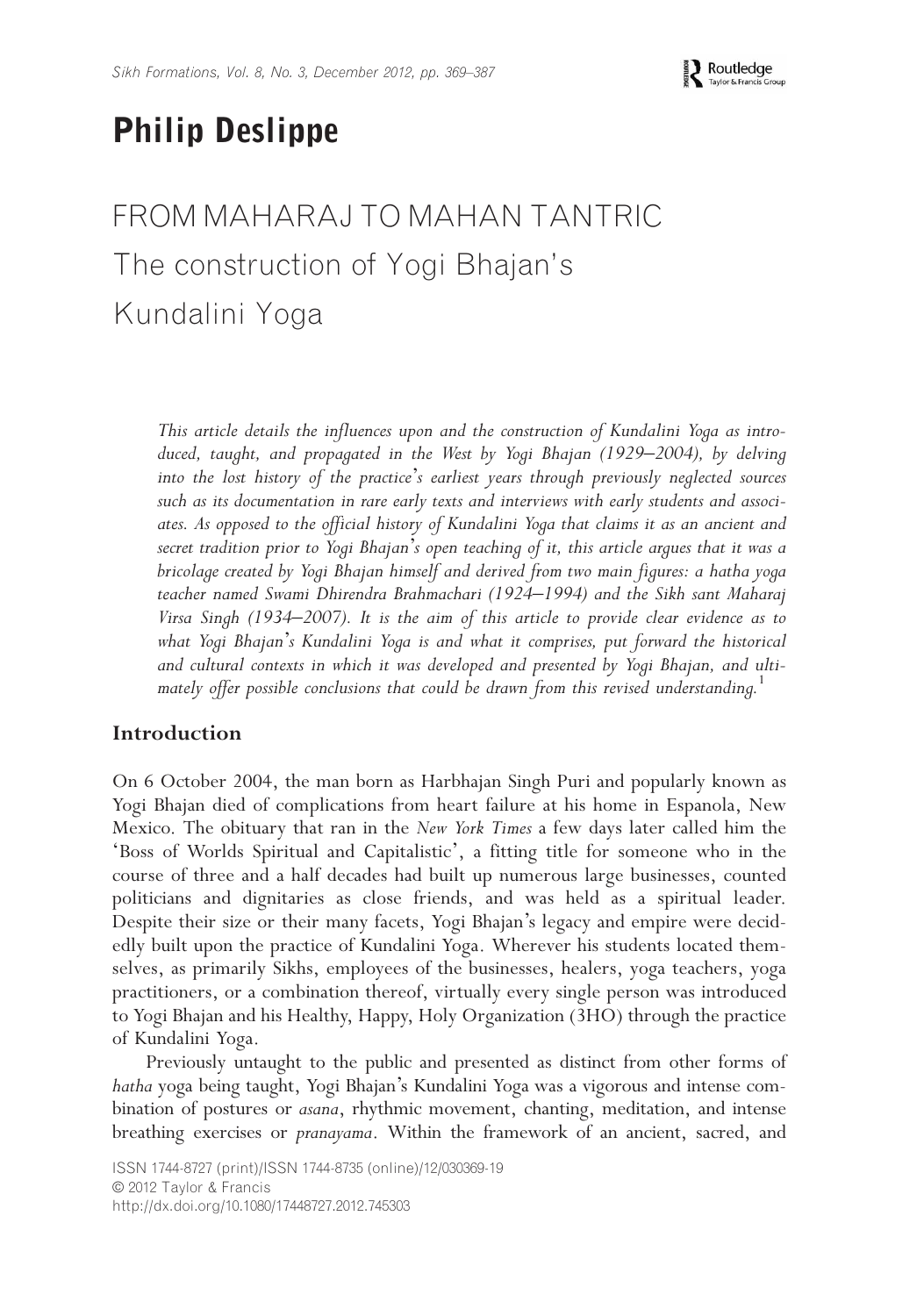previously secret yogic tradition that uniquely claimed ties to Sikhism and its 10 human Gurus, Kundalini Yoga offered its practitioners powerful experiences and a lifestyle that went well beyond yoga and meditation to encompass everything from diet and sleep to dress and relationships.2,3 If it is difficult to conceive of Yogi Bhajan's legacy without Kundalini Yoga, then it is just as easy to see how many of its practitioners placed it at the very center of their lives.

A few months after newspapers and wire services ran their obituaries of Yogi Bhajan, Aquarian Times, the official magazine of 3HO, ran an obituary of its own in the form of a tribute issue to honor its spiritual guide. Nestled between the personal memories, tales from 3HO's early years, and dozens of old photographs was an article written by Shanti Kaur Khalsa, one of Yogi Bhajan's senior students, titled 'My Teacher's Teacher' (Khalsa 2005). Crafting a smooth narrative from fragments of Yogi Bhajan's lectures that had been retold and passed on by his students for decades, Shanti Kaur's piece told of Yogi Bhajan's training in Kundalini Yoga from his teacher Sant Hazara Singh. While just a young boy, the privileged and spirited Yogi Bhajan was sent to study under his teacher, a Sikh sant and mystic who had memorized the 1430-page Siri Guru Granth Sahib and was a master of the martial art of Gatka, White Tantric Yoga, and Kundalini Yoga. Sant Hazara Singh was a strict disciplinarian and brutally demanding, often putting his young student through exhaustive trials and yogic training that molded his character. At the age of 16, and just before Partition would tear India apart, Sant Hazara Singh declared Yogi Bhajan a master of Kundalini Yoga, ended his own role as his teacher, and told him that the two were never to see each other again.

For the students of Yogi Bhajan, the history of Sant Hazara Singh is more than a matter of simple genealogy or lineage. Yogi Bhajan taught that that in Kundalini Yoga the link that stretched back to antiquity from student to teacher formed the 'Golden Chain'. Every time Kundalini Yoga is practiced, whether privately or in a public class, the mantra 'Ong Namo Guru Dev Namo' is intoned three times to 'tune in' to this Golden Chain and to be guided and protected by it (Khalsa 1996, 14). Sant Hazara Singh is the only tangible person offered who precedes Yogi Bhajan in the lineage of Kundalini Yoga. The idea of the Golden Chain also helps to bolster the accepted belief in 3HO that Kundalini Yoga was an ancient practice that was forced into secrecy for centuries until Yogi Bhajan taught it openly in the West. The secrecy explains why nothing predating Yogi Bhajan seems to mention the specific details of Kundalini Yoga's practice in the same context, while the Golden Chain of masters and their students explains how such a practice could be passed down and remain intact until the late 1960s.

But when the Golden Chain of Kundalini Yoga is investigated rather than invoked, it unravels. Within the first 2 years of 3HO is a hidden and vigorously revised history that stands in stark contrast to the accepted understanding of what Yogi Bhajan's Kundalini Yoga is and where it originated. A 3-month trip that Yogi Bhajan took to India with 84 of his students in December 1970 can be seen as the dramatic, demarcating pivot that ended the initial understanding of Yogi Bhajan's Kundalini Yoga and birthed its current, popularly understood mythology. Instead of a single unaltered lineage, there lies a progression of forgotten and abandoned teachers, figures invented and introduced, and a process of narration and mythologizing born out of cultural context, temporal events, and pragmatic necessity.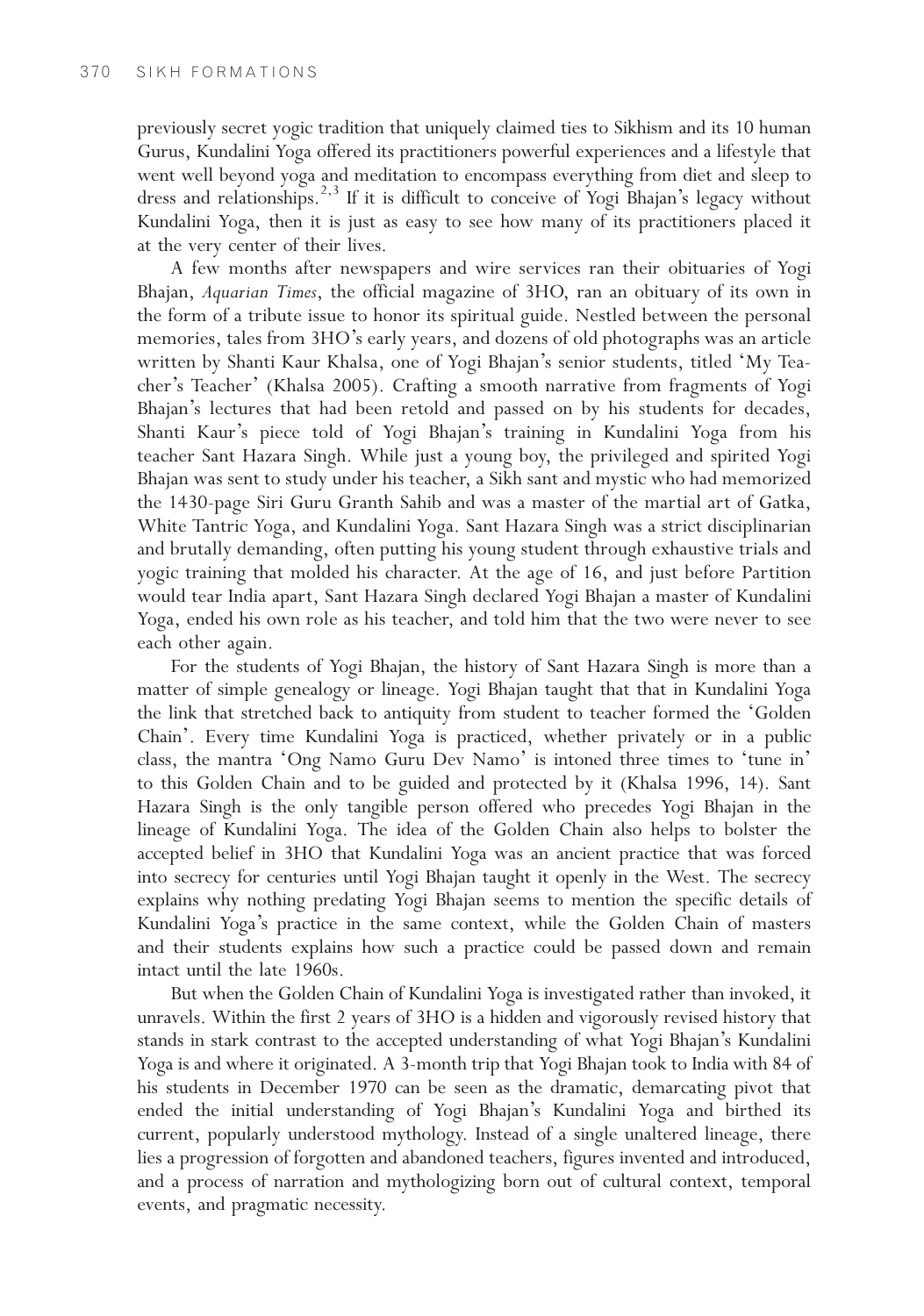## The Sant and the Swami

When Yogi Bhajan first began teaching his Kundalini Yoga in Los Angeles, he did not mention Sant Hazara Singh as his teacher and guide, rather he deferred to a Sikh sant named Virsa Singh. Born in present-day Pakistan about 8 years after Yogi Bhajan, Virsa Singh moved with his family to the Indian-controlled section of the Punjab during the Partition of 1947. Soon after the move and at the age of 10, the young Virsa Singh became quiet and introspective, detaching from worldly life and meditating for 12 hours a day. He then had a vision of Baba Siri Chand, the son of Guru Nanak, who appeared to him in physical form. Baba Siri Chand instructed the young Virsa Singh to repeat the Naam of Ek Onkar Sat Nam Siri Wahe Guru, and later, Guru Nanak and Guru Gobind Singh also appeared to Virsa Singh (Fisher 1992, chap. 20). Virsa Singh became itinerant and miracles and healings were done through him. As the renown of his spiritual power spread, he was referred to as 'Maharaj'. By the late 1960s, Maharaj Virsa Singh was living in New Delhi at 9 Teen Murti Street in a house given to his student and member of Parliament Nirlep Kaur, and by 1968, a farm and spiritual center to be known as Gobind Sadan was being constructed on the outskirts of the city, inspired by the models of Guru Nanak and Guru Gobind Singh and with the Siri Guru Granth Sahib at its center.

Yogi Bhajan was living in New Delhi at this time, but it was his wife, born Inderjit Kaur Uppal and popularly known today as BibiJi, who was the initial devotee of Maharaj Virsa Singh. A student of Maharaj Virsa Singh was told by Maharaj himself how BibiJi would carry bricks and dirt on her head to help the construction at Gobind Sadan and, before there were buildings on the land, would sleep on the ground after a day of service there.4 It was BibiJi who told Yogi Bhajan to go to Maharaj Virsa Singh and receive darshan from him (Khalsa 1970b, 2). In time, Yogi Bhajan himself would bring others to Maharaj Virsa Singh, including Major Sahib, the man who gave Gobind Sadan its name (Singh 2010). During his first few years in the USA, Yogi Bhajan would often repeat a story of how he would visit Maharaj Virsa Singh after he finished his day's work as a customs officer at Delhi's Palam airport. Still in his uniform, Yogi Bhajan would dutifully clean the toilets at Gobind Sadan until one day Maharaj Virsa Singh was emotionally touched by his student's devotion and then physically touched Yogi Bhajan at his third-eye point between his eyebrows, inducing an ecstatic and enlightening state of 'cosmic consciousness'. This story was written up, printed, and offered as one of the few pieces of 3HO literature available to students and guests in the early days in Los Angeles.<sup>5,6</sup>

While there is no secondary confirmation of Yogi Bhajan's story of being touched on the forehead and becoming enlightened, Maharaj Virsa Singh himself stated that he gave Yogi Bhajan the Naam of Ek Ong Kar Sat Nam Siri Wahe Guru in 1968, something that Yogi Bhajan himself recounted in an early lecture that he gave in Los Angeles and was often repeated within 3HO (Yogi Bhajan 1969; Anonymous 1970a). According to devotees of Maharaj Virsa Singh, the Naam of Ek Ong Kar Sat Nam Siri Wahe Guru can be traced back to Guru Gobind Singh and a Janamsakhi from Bhai Ram Koer, a Sikh from the Court of the Tenth Guru (Singh 2008, 115). Maharaj Virsa Singh would give Naam openly and publically, often to large crowds of people, but at times he would give it directly to individuals. Outwardly, the process of giving Naam is simple: the Master recites the mantra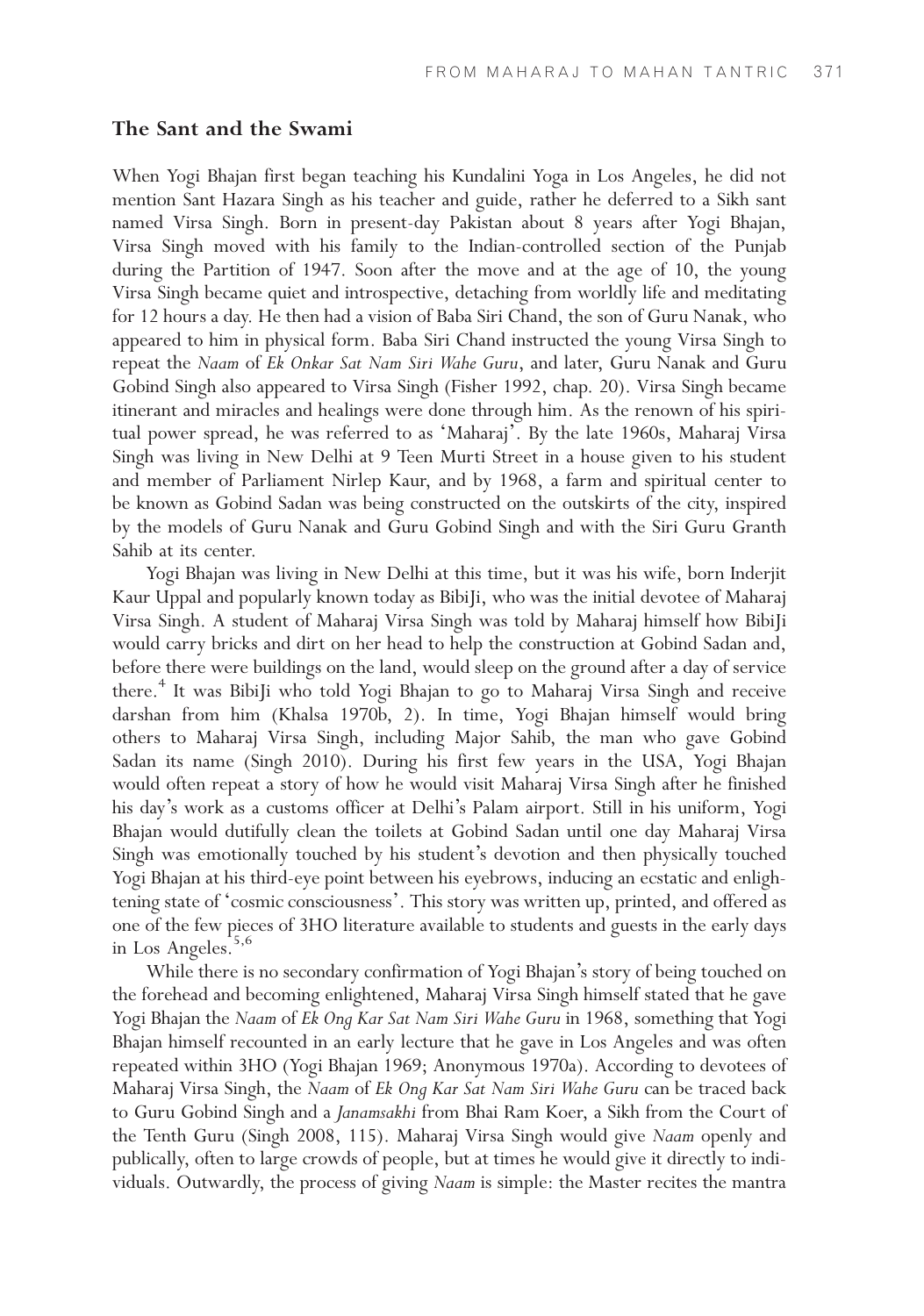Ek Ong Kar Sat Nam Siri Wahe Guru to the student in three parts and the student repeats each section back to the Master in turn, and the whole mantra is repeated back and forth in this way for three rounds. Inwardly, the giving of Naam is described as a much deeper and powerful mystical experience. A former student of Yogi Bhajan who went on to study with Maharaj Virsa Singh after Yogi Bhajan's death, Bhai Himat Singh, described the experience of receiving Naam from Maharaj Virsa Singh as something encompassing a blessing and a transmission of spiritual power. Just before Bhai Himat Singh was given Naam, Maharaj Virsa Singh told him, 'I am going to give you the same Naam I gave your teacher before he went to America!' (Singh 2009). It was the chanting of this Naam of Ek Ong Kar Sat Nam Siri Wahe Guru that was at the center of the practice of Yogi Bhajan's Kundalini Yogi during its first 2 years, and constantly reprinted posters of this mantra would claim that chanting it for 2½ h a day for 40 consecutive days would liberate the practitioner.

Yogi Bhajan also claimed that he was sent to the West by Virsa Singh and that shortly before departing he was presented with his master's sandals in a ceremony. In his earliest days in the USA, as a matter of deep respect, Yogi Bhajan would place these sandals on his altar, and a photograph of these sandals was included on a brochure printed to promote a celebration of Maharaj Virsa Singh's birthday.7 Warren Stagg, Yogi Bhajan's second host in Los Angeles after Doctor Amarjit Singh Marwah, remembers that Yogi Bhajan would place the sandals on the bed that he was given and sleep on the floor.<sup>8</sup> While, again, there is no secondary confirmation of the narrative involving the giving of sandals, the term which Yogi Bhajan repeatedly used to describe Maharaj Virsa Singh was clear: Master (Yogi Bhajan 1969, Khalsa 1970a) (figure 1).



Figure 1 Maharaj Virsa Singh standing in the freshly ploughed fields at Gobind Sadan, outside of New Delhi, circa 1971 (Image with permission of Gobind Sadan archives).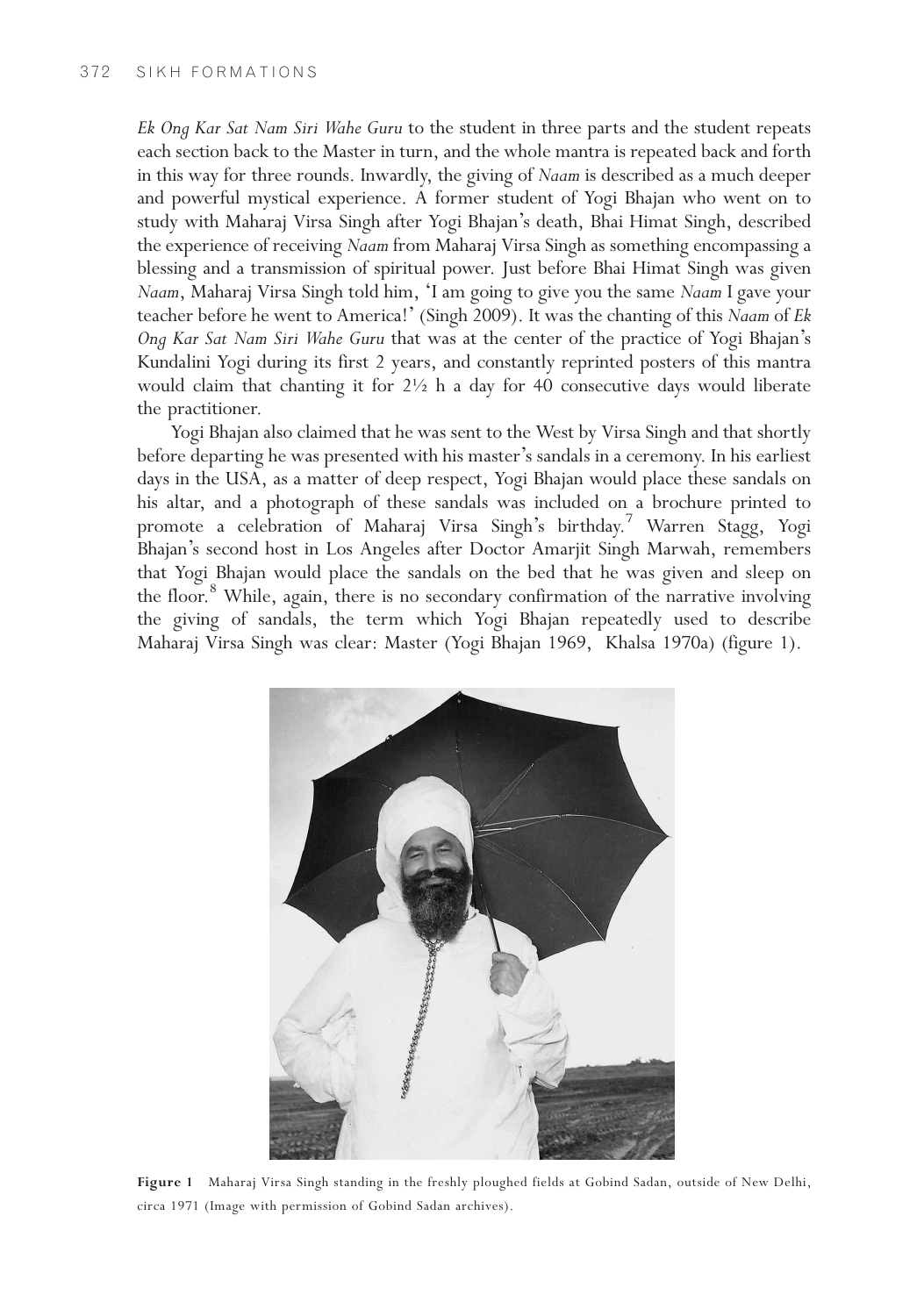Beyond the term 'Master', there is a wealth of further evidence documenting the relationship that Yogi Bhajan claimed to have with Virsa Singh. A photograph taken by Lisa Law in 1969 at the New Buffalo Commune in Arroyo Hondo, New Mexico, clearly shows an image of Virsa Singh placed on an altar of one of Yogi Bhajan's students, above a photograph of Yogi Bhajan and below a poster of the'Code Mantra' of Ek Ong Kar Sat Nam Siri Wahe Guru.<sup>9</sup> The 3HO ashram in Tucson, Arizona, was named the 'Maharaj Virsa Singh Ashram' in honor of Yogi Bhajan's teacher.10 One of Yogi Bhajan's senior teachers during this time, 'Baba' Don Conreaux, claimed that in helping 3HO's rapid expansion during its earliest years, he was helping to fulfill 'the Hookum (Holy Order) given to him by Yogi Bhajan from Maharaj Ji, to train 108 teachers to open 108 Ashrams' (Khalsa 1970c, 11). The birthday of Maharaj Virsa Singh was celebrated by Yogi Bhajan's students in February of 1970 as a holiday with a week of around-theclock chanting of Naam in 2½-h shifts leading up to the day itself (Khalsa 1970a, 2).

While chanting the Naam of Ek Ong Kar Sat Nam Siri Wahe Guru was essential for the students of Yogi Bhajan's Kundalini Yoga, the physical elements of the practice did not come from Maharaj Virsa Singh, but rather came from a Hindu yogi named Swami Dhirendra Brahmachari, 5 years older to Yogi Bhajan. When he was just an adolescent, Dhirendra met his guru, Maharishi Kartikeya, in Bihar and began to study yoga and related subjects under him (Brahmachari 1973, xiii). By the time he was in his forties, Swami Dhirendra Brahmachari was a teacher in his own right and based out of his Vishwayatan Yogashram in New Delhi. In addition to growing acclaim, he counted Jawaharlal Nehru and his daughter Indira Gandhi among his students. It was at this center in the early 1960s where Yogi Bhajan began to study with Swami Dhirendra Brahmachari. The former director of the ashram, Mrs Vanmala Vachani, described Yogi Bhajan as a frequent visitor to Dhirendra's classes, but not a very close student or acolyte.<sup>11</sup>

While Swami Dhirendra Brahmachari was viewed as a teacher of hatha yoga, the essence of his teaching was Sūksma Vyāyāma, described as 'a subtle practice aiming at cleansing the nervous, nadi, and glandular systems in order to achieve higher awareness in the body'.<sup>12</sup> It is within the Sūksma Vyāyāma and Swami Dhirendra's unique teachings that the defining physical characteristics of Yogi Bhajan's Kundalini Yoga can be found.<sup>13</sup> The most significant of the numerous similarities between the two include the use of the rapid diaphragmatic breath through the nose known as Bhastrika Prāņāyāma (renamed as 'Breath of Fire' by Yogi Bhajan) while holding postures, the frequent use of the posture Uttānapādāsana in which the buttocks rest on the floor and the head and feet are raised off the ground (renamed by Yogi Bhajan as 'Stretch Pose'), the holding of postures for extended periods of time which Dhirendra would teach 'to enter a state of trance and meditation', and the retention of the breath and the application of internal bodily locks known as *bandhas* at the conclusion of an exercise or pose (figure 2).<sup>14</sup>

Dhirendra's Sūksma Vyāyāma was also the source for several of the unusual and numerous rhythmic, callisthenic 'back-and-forth' exercises that Yogi Bhajan taught as Kundalini Yoga including turning the head left and right, rotating the head and neck in circles, extending the arms straight out in front of the body in punching, jerky motions, rotating the arms in circles forward and backwards, standing and stretching the arms up and back while stretching the body backwards and inhaling (renamed by Yogi Bhajan as 'Miracle Bend'), alternately kicking the buttocks with the heels of the feet to stimulate the kundalini energy, and squats with the arms extended straight out in front of the body (renamed by Yogi Bhajan as 'Crow Squats').<sup>15</sup>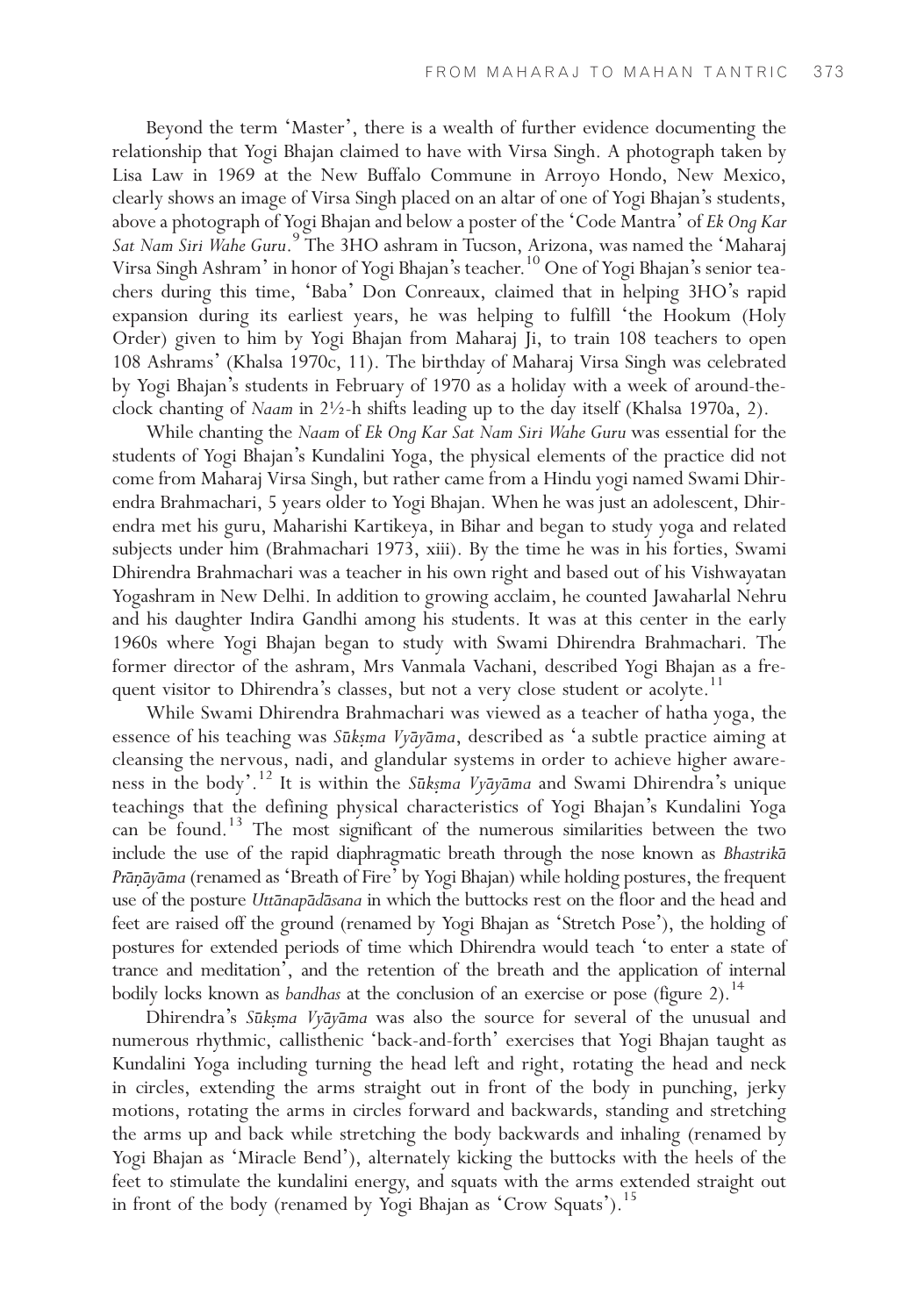

Figure 2 Yogi Bhajan's teacher Swami Dhirendra Brahmachari demonstrating the posture Uttānpādāsana in the mid-1960s (Image from Plate 59 of the 1970 edition of Yogāsana Vijñāna: The Science of Yoga).

The influence of Swami Dhirendra Brahmachari was not only absorbed through Yogi Bhajan's time at the Vishwayatan Ashram, but also taken literally by the book. The two English-language titles of Swami Dhirendra's teachings were included in the bibliography of a 2003 book of photographs and poetry dedicated to Yogi Bhajan's hatha yoga practice and claimed expertise in the late 1960s (Khalsa 2003, 204). In 1975, the 3HO magazine K.R.I. Journal of Science & Consciousness published its special Summer Solstice issue, which would later be reprinted as an instructional manual titled Kundalini Yoga for Intermediate Practitioners. Both printings included a section written by Gurucharan Singh Khalsa, a student of Yogi Bhajan and director of the Kundalini Research Institute, titled 'The Navel Point' that was a crude and unaccredited reworking of the chapter 'Nabhi Cakra' from Dhirendra's earlier work Yogic Sūksma Vyāyāma. The 3HO publications included a four-part 'Navel Adjustment Kriya' that was presumably offered as a Kundalini Yoga exercise, but was taken directly and in the same sequence as Dhirendra's fourstep 'Self-Treatment of the Navel' exercises.16

# The construction of Kundalini Yoga

When placed alongside the teachings of Swami Dhirendra Brahmachari and Maharaj Virsa Singh, it becomes strikingly apparent that at least in its earliest years, Yogi Bhajan's Kundalini Yoga was not a distinct practice, but essentially a combination of yogic mechanics learned from the former and the Sikh-derived mantras and chanting from the latter. Sometimes, these two practices would be juxtaposed, and Kundalini Yoga students would chant Naam immediately following a yoga set. They were also frequently intertwined, and rhythmic yogic exercises were coordinated with mantras such as 'Sat Nam' and 'Wahe Guru', and the chanting of 'Ek Ong Kar Sat Nam Siri Wha Guru' was done with deep breathing and the application of internal body locks known as bandhas. Yogi Bhajan himself acknowledged this coalescence in an early lecture, saying

There are two ways to find the Divine. One way is that you open the solar plexus and charge your solar centers. You get direct with the Divine. The other method is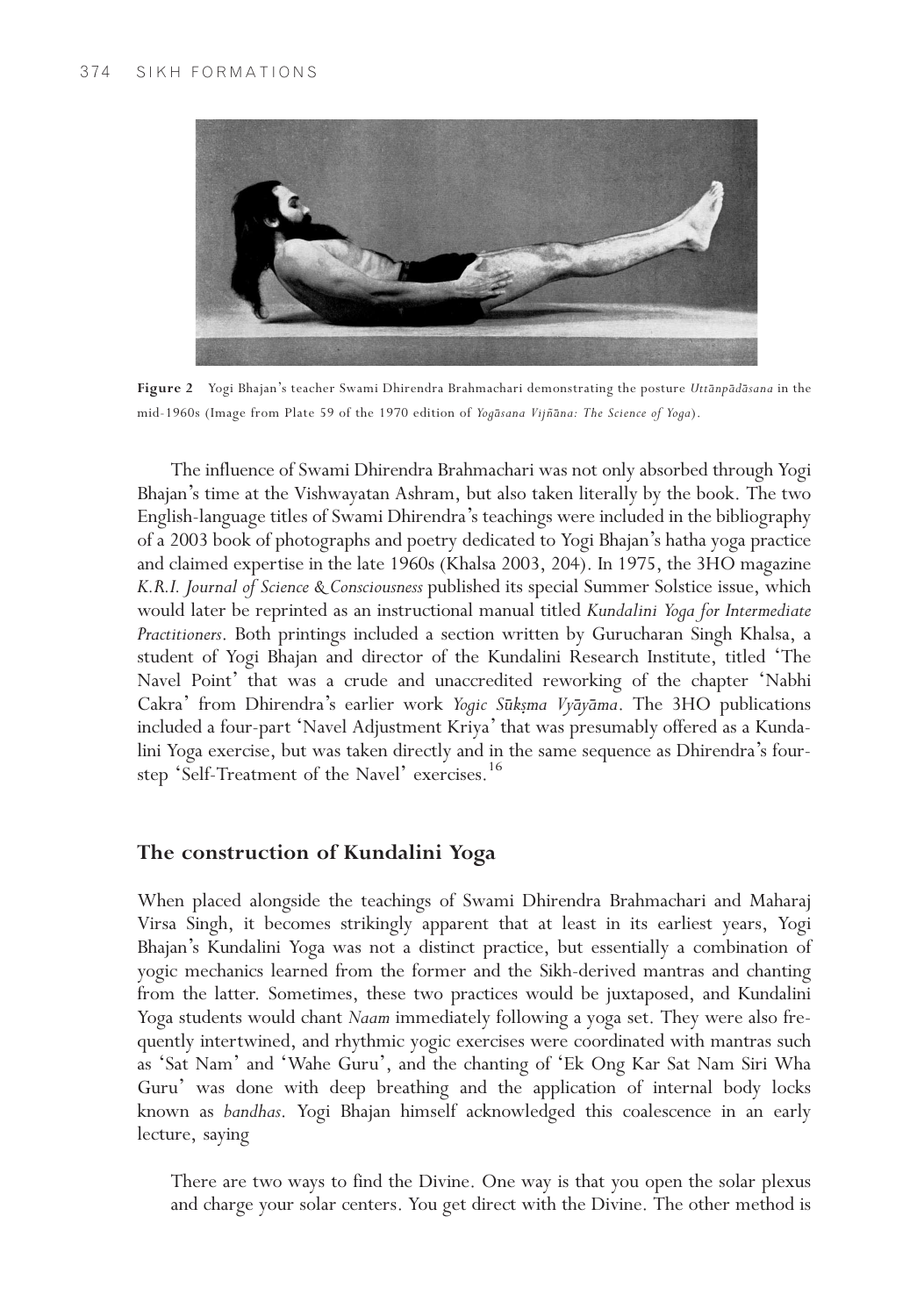that you concentrate and meditate and get this sound (Ek Ong Kar Sat Nam Siri Wha Guru) in you, and it directly charges your solar centers and in this method you get the Divine light to you.

Yogi Bhajan (1972, 7)

While this mélange was presented as a seamless form to students of his Kundalini Yoga, Yogi Bhajan was radically combining two disparate practices and making significant modifications to each. Maharaj Virsa Singh did not believe in yoga as a spiritual path, and his followers at Gobind Sadan did not practice any form of physical yoga. Yogi Bhajan's references to Maharaj Virsa Singh as the inspiration under which he learned 'Nam Yoga, Laya Yoga, and Mantra Yoga' were rhetorical, trying to include Maharaj Virsa Singh within his system by way of a very broad definition of the word 'yoga' which itself was never used at Gobind Sadan (Khalsa 1970b, 2).<sup>17</sup> Similarly, Swami Dhirendra Brahmachari's teaching of yoga and Sūksma Vyāyāma was done firmly within the context of the Yamas and Niyamas, or the codes of conduct found within the Hatha Yoga Pradipika, particularly complete sexual continence and a strict interpretation of Mitahara or diet that would have forbid the 'trinity roots' or garlic, onions, and ginger that Yogi Bhajan promoted to his students. In the process of combining the teachings of Maharaj Virsa Singh and Swami Dhirendra Brahmachari, Yogi Bhajan also made his Kundalini Yoga more palatable and appealing to his young audience in the USA.

While Kundalini Yoga comingled elements from both Maharaj Virsa Singh and Swami Dhirendra Brahmachari, each these two figures was represented in distinctive ways that point toward a conscious and deliberate construction by Yogi Bhajan of himself as a leader and Kundalini Yoga as a distinct practice. For Yogi Bhajan's initial students, Maharaj Virsa Singh was openly acknowledged as the teacher of Yogi Bhajan and a powerful, mythologized touchstone for their practice. Many early students, unaware of one another, echo the claim that the early years of 3HO were 'all about Virsa Singh'.<sup>18</sup> In stark contrast, the same students knew little about Swami Dhirendra Brahmachari, hearing about him as an associate of Yogi Bhajan or the head of a yoga center that Yogi Bhajan taught at, if at all. To an outside audience, it was just the opposite. Yogi Bhajan's connection to Maharaj Virsa Singh was never mentioned to the press or public, while he constantly used the professional credential of being of Swami Dhirendra's 'House of Yoga of Vishwayatan Ashram' and pointed out its two most famous pupils, Indira Gandhi and Jawaharlal Nehru.

The reasons for claiming Swami Dhirendra Brahmachari publically and Maharaj Virsa Singh privately make sense in the context of the time. The respectable and professional credential of the former would make Yogi Bhajan look more serious and noteworthy for newspaper readers and the general public. For his young students, most of whom were primed on the lore of Carlos Castaneda, Paramahansa Yogananda's Autobiography of a Yogi, and tales of Zen masters, a teacher who was a student of a great teacher had a stronger claim to spiritual knowledge and power than an 'orphaned' or 'selfrealized' teacher without a pedigree that pointed to an established lineage or antiquity. Yogi Bhajan would paradoxically be more significant as the student of a great master than as the head of his own singular and contemporarily constructed practice.

But lineage was a double-edged sword. Most spiritual teachers who came to the USA from the East in the late 1960s had received their position after the passing of their own teacher and, mundanely speaking, risked none of what they built in the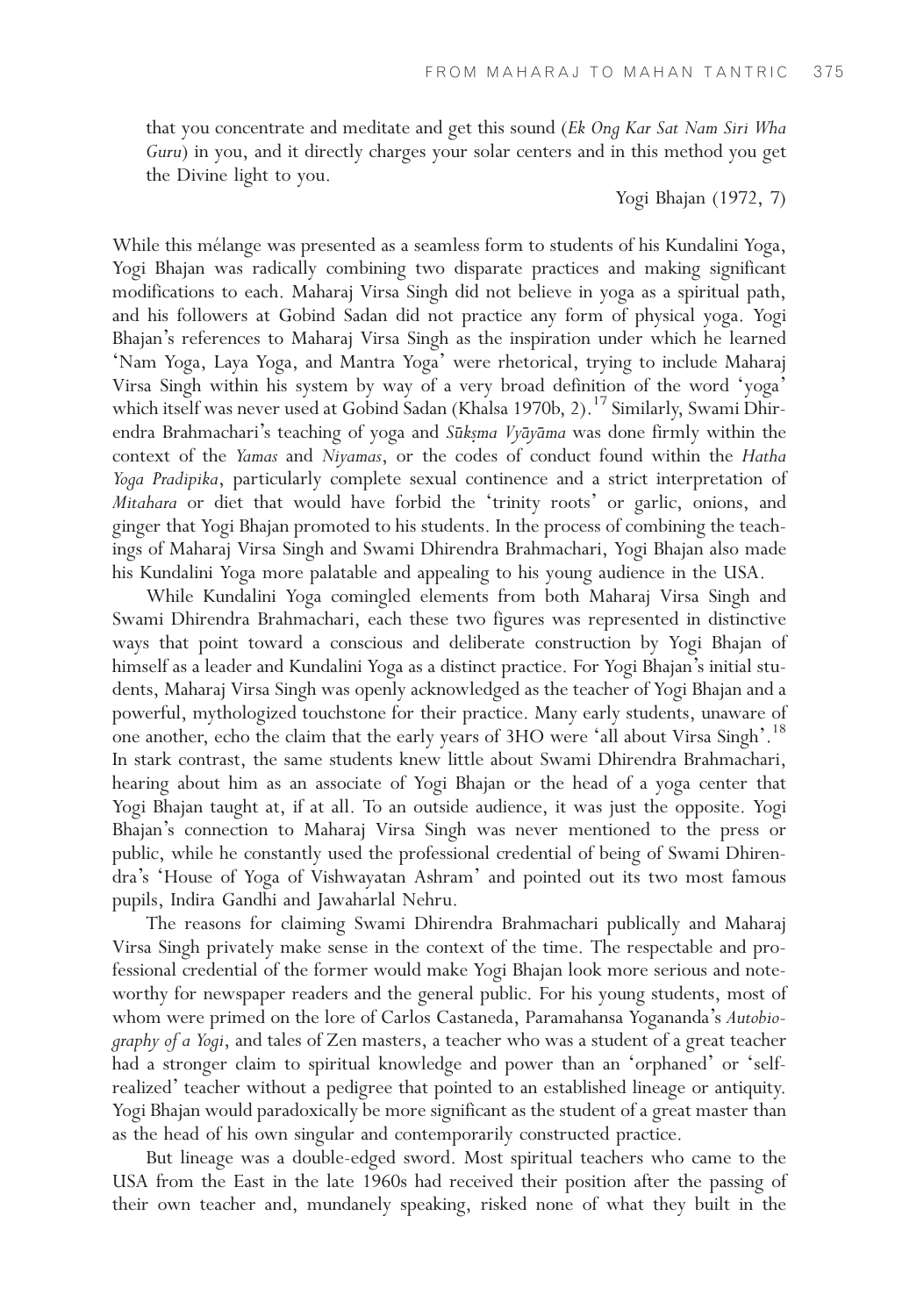West by praising their forbearers. As attested to by the students of Baba Ram Das who went to India to find his teacher Neem Karoli Baba or the readers of Carlos Castaneda's works who ventured into the Mexican desert to find his alleged and elusive Yaqui guide Don Juan, a living teacher of a teacher who was even remotely accessible could prove to be a legitimate rival. Yogi Bhajan was in the awkward position of having not one, but two of his teachers alive, well, and available to his own students. Additionally, there were serious disconnects between what he taught his students and what his claimed teachers taught. This tension would grow within the rapid expansion of Yogi Bhajan's first 2 years as a teacher in the West and would foster a radical shift in how he portrayed himself and his students understood him in the wake of a catastrophic and dynamic 3-month trip that Yogi Bhajan took with his students to India in late 1970 and early 1971.

# The raising of Kundalini Yoga and the India trip of 1970–1971

The late 1960s were an incredible boom time for Eastern spiritual teachers in the West. For someone like Yogi Bhajan, charismatic, physically imposing, and offering the secrets of the mythical and dangerous kundalini energy, Los Angeles in 1969 was the right place at the right time. While Yogi Bhajan's initial plans in America were to sell items to Hippies as part of an import/export business (fitting for a customs officer), he quickly made yoga his business.<sup>19</sup> There seemed to be no limits to his growth among Hippies as a teacher in his own right, and with an almost franchise-like pattern, Yogi Bhajan offered an accelerated teacher training program lasting only a few weeks and then quickly dispatched his newly minted teachers across the country to open satellite 3HO ashrams. Soon, there were Kundalini Yoga teachers in a rapidly expanding list of college towns and major cities.

In this atmosphere of seemingly limitless possibilities for a yoga teacher, Yogi Bhajan's view of himself and role as a teacher began to quickly shift. As the year 1970 unfolded, Yogi Bhajan began to modify his previous claims and distanced himself from Maharaj Virsa Singh in three main ways: the reverence of Maharaj Virsa Singh was diluted as he became the most important teacher within an ever-expanding list of teachers whom Yogi Bhajan claimed; the figure of Guru Ram Das, the fourth Sikh Guru, was introduced as Yogi Bhajan's 'personal Guru', and Yogi Bhajan himself was increasingly placed in the role once reserved for Maharaj Virsa Singh, often in the same terms.

In July of 1970, Beads of Truth published a one-page article titled 'Who Is Yogi Bhajan?', which reads as part biography and part resume, with a lengthy list of the teachers from whom Yogi Bhajan learned. This article, nearly a year and a half after Yogi Bhajan began to teach Kundalini Yoga in the USA, appears to be the first mention in print of the figure of Sant Hazara Singh, who in two brief lines is mentioned as the teacher of 'Kundalini Yoga and other various yogas'. The list continued with Yogi Bhajan's grandfather Bhai Fatha Singh, Sant Ranjit Singh, who taught 'universal spirituality' and comparative religions, Swami Devmurti under whom Yogi Bhajan obtained 'mastery of Hatha Yoga and Raja Yoga', Acharya Narinder Dev of Yoga Smitri in New Delhi who taught Yogi Bhajan hatha yoga and 'the impact and balance of the nervous system', the Sivananda Ashram in Rishikesh where Yogi Bhajan 'was able to drink deep and fill his mind and heart with the Sanatana Dharma', and Swami Dhirendra Brahmachari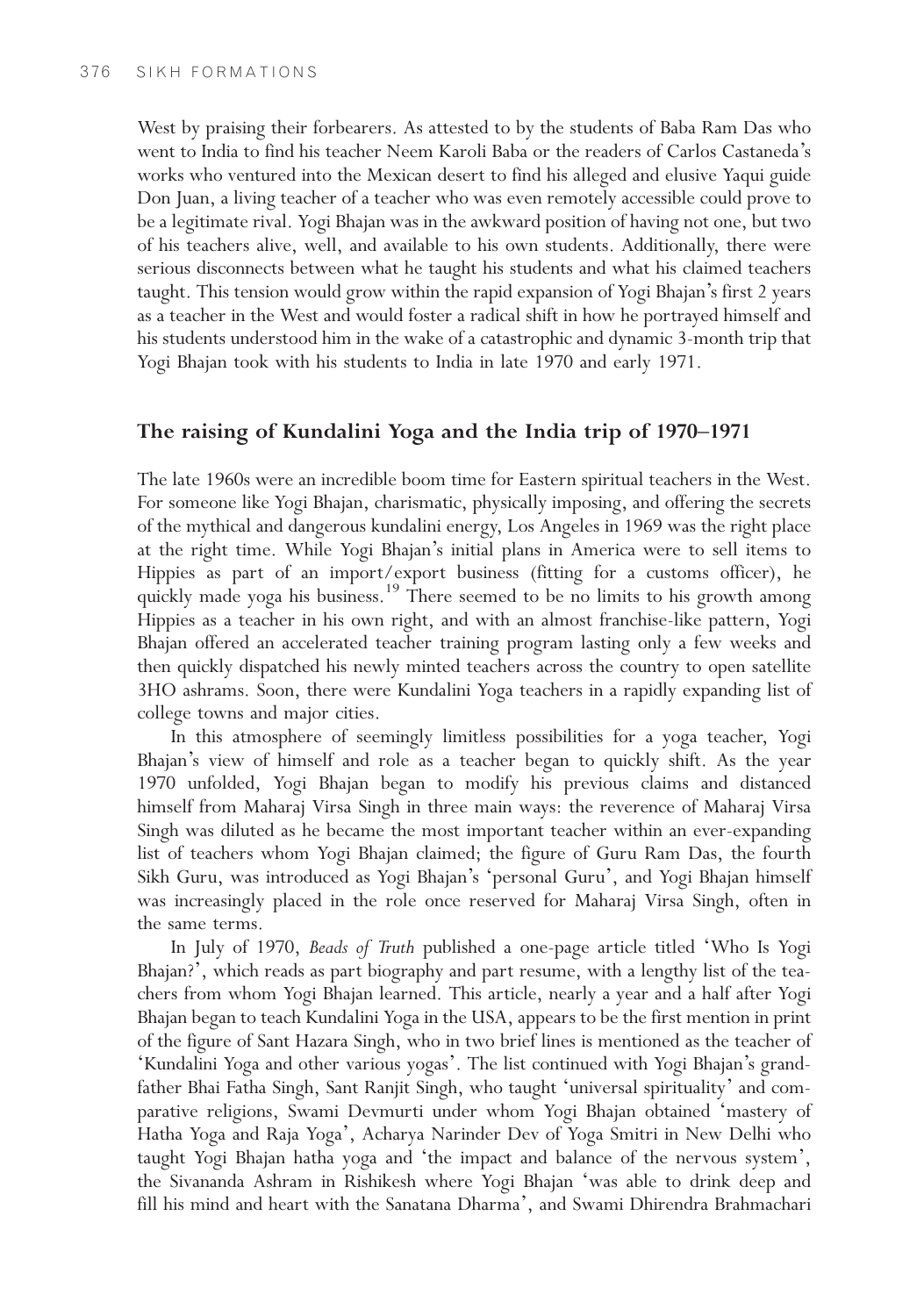who taught 'Yoga Therapy' and at whose ashram Yogi Bhajan claimed to be 'Senior Professor of Yoga'.<sup>20</sup>

The early account that Yogi Bhajan offered of washing the bathrooms for Maharaj Virsa Singh was changed to him 'finishing his duties at the airport' and going 'directly to the famous Golden Temple at Amritsar where his wife would bring food and with the children, join him for dinner, before he started his daily routine of scrubbing the floor of the temple' (Khalsa 1970b).<sup>21</sup> While Maharaj Virsa Singh was still revered as 'Master', he was viewed more as a capstone to Yogi Bhajan's lifetime of spiritual searching, which was curiously a process of searching that now had mastery of Kundalini Yoga at its mid-point.

In the spring of 1970, photographs began to be sold of Yogi Bhajan, clad in all white, seated in full-lotus with his palms together at his chest, staring deeply into the camera lens (3HO 1970).<sup>22</sup> Around the same time, an enthusiastic Kundalini Yoga student encouraged readers of Beads of Truth to 'meditate on your Guru's picture, see through his eyes', and another student who taught Kundalini Yoga in Memphis remembers being told to bow before the picture of Yogi Bhajan and seek guidance from him before teaching each class (Anonymous 1970a).<sup>23</sup> By the summer of 1970, Yogi Bhajan was regularly flanked in print by the titles 'spiritual guiding force of 3HO' and 'Master of Kundalini Yoga'. The sandals of Maharaj Virsa Singh no longer had their place on Yogi Bhajan's bed; in both a literal and a symbolic sense, that space was now his.<sup>24</sup>

In the last few days of 1970, Yogi Bhajan took a group of approximately 80 students for a 3-month spiritual pilgrimage to India. Yogi Bhajan told a reporter shortly before the trip that the group was on a fact-finding mission to India to research how to best get the youth of America off drugs via yoga (Claiborne 1970). For those within 3HO, the point of the trip was to visit and stay at Gobind Sadan, 'home of Yogi Bhajan's beloved master, Maharaj Virsa Singh Ji' (Khalsa 1970c, 11). Yogi Bhajan told Jim Baker, one of his senior students in Los Angeles, to come on the trip for the purpose of getting the blessing of his teacher (Aquarian 2007, 46).

The trip would end up radically shifting its focus, and on the group's return 3 months later, Maharaj Virsa Singh would be persona non grata, the figures of Sant Hazara Singh and Guru Ram Das would become central, and Yogi Bhajan would audaciously claim titles of Sikh administrative authority over half of the globe and Tantric mastership. In light of his growing following and shifting view of his role as a leader, even if Yogi Bhajan did in fact leave India in the fall of 1968 as a devout student of Maharaj Virsa Singh, then it is doubtful that he returned to India 2 years later as one, given the shift in the portrayal of himself and Maharaj Virsa Singh.<sup>25</sup> It is also doubtful that he would not have foreseen a conflict with the major differences in what he was teaching his students and what Maharaj Virsa Singh was teaching at Gobind Sadan. If Yogi Bhajan was not intentionally looking for a break from his master, then it was a development that he would have welcomed.

Almost immediately upon arrival, the jetlagged group was welcomed by Indira Gandhi at the gardens of the prime minister's palace, where one of Yogi Bhajan's students, Andrew Ungerleider, demonstrated hatha yoga postures for her and Swami Dhirendra Brahmachari. Indira Gandhi, moved by the interest that the young Americans had in India, spoke to the group, and then they all held hands and chanted 'Om' together.26,27 The group then went outside the city to Gobind Sadan, but in less than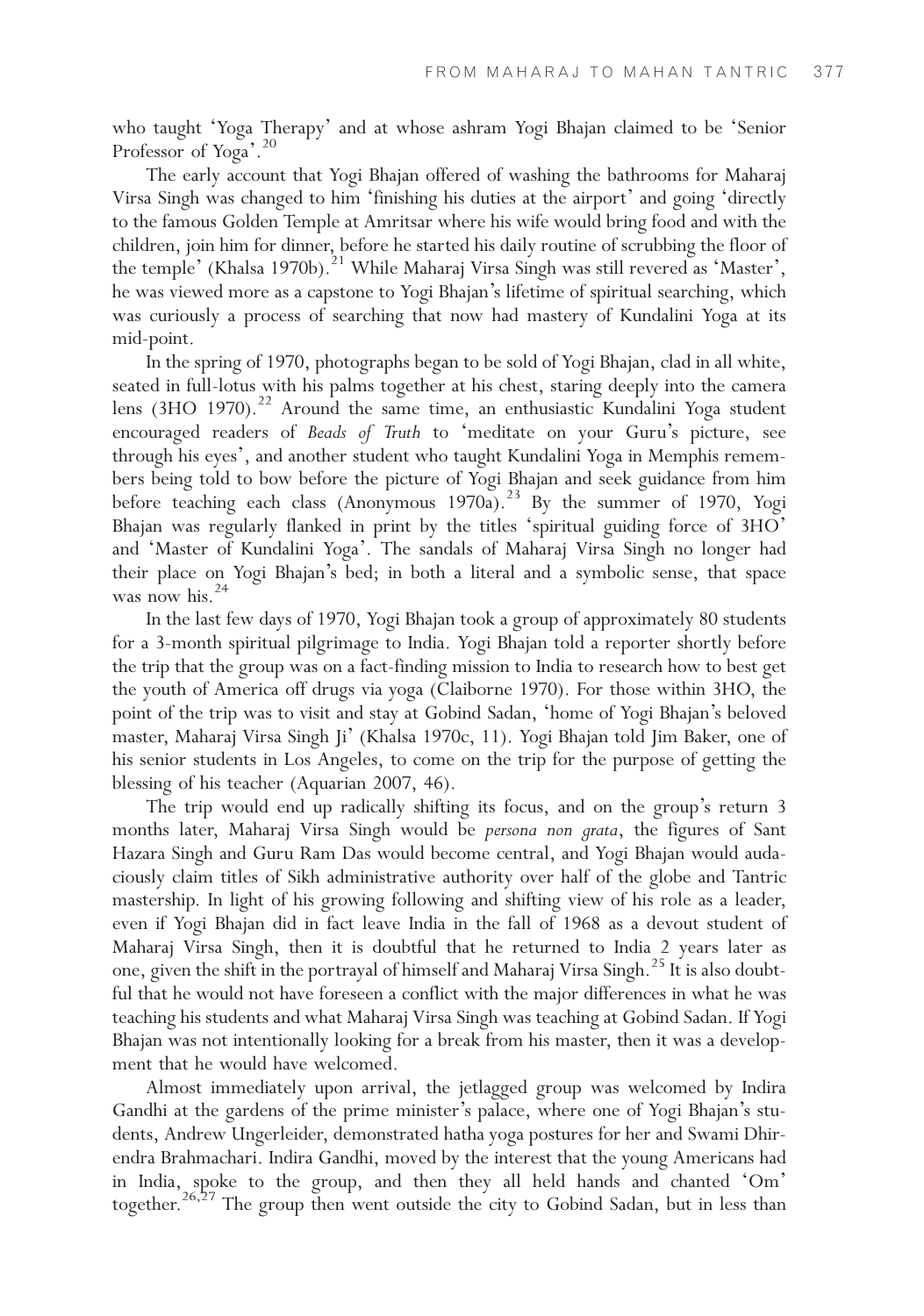a week, Yogi Bhajan dramatically broke from Maharaj Virsa Singh and the group quickly left Gobind Sadan and relocated to a mango farm. One American student remembers the group being suddenly told that Virsa Singh was not Yogi Bhajan's teacher and that the departure was political, with Maharaj Virsa Singh wanting Yogi Bhajan to support someone politically, although it is hard to imagine Yogi Bhajan, a mid-level customs officer over 2 years removed from India, having any amount of political influence worth fighting over in the elections that were taking place at the time.<sup>28</sup>

Yogi Bhajan would later claim that he left because Maharaj Virsa Singh wanted to be recognized as Yogi Bhajan's teacher, which seems strange since Yogi Bhajan claimed as much time and time again. Yogi Bhajan insisted in later retellings that the fourth Sikh Guru, Guru Ram Das, was his true teacher. According to Yogi Bhajan, Maharaj Virsa Singh asked if in keeping with having a guru, if Guru Ram Das gave Yogi Bhajan a mantra, and the next morning during his personal meditation, Guru Ram Das tangibly appeared in front of Yogi Bhajan and gave him the mantra 'Guru Guru Wahe Guru Guru Ram Das Guru'. <sup>29</sup> The story was frequently repeated by Yogi Bhajan over the years and seemed to serve several ongoing purposes simultaneously: solidify the claim of Guru Ram Das as Yogi Bhajan's personal Guru, position Guru Ram Das as the patron saint of 3HO, further link Yogi Bhajan and Kundalini Yoga to the Sikh tradition, and put distance between Yogi Bhajan and his previously claimed devotion to Maharaj Virsa Singh (Yogi Bhajan 1987, 1990b, 1995).

Those who were closest to Yogi Bhajan and Maharaj Virsa Singh recount much more material and directly embarrassing reasons for the former breaking from the latter. Early devotees of Maharaj Virsa Singh recall him telling the group of students in front of Yogi Bhajan that he never taught anyone yoga and that yoga had nothing to do with Sikhism. Rather, for Maharaj Virsa Singh, Gobind Sadan and its inspiration from Guru Nanak and Guru Gobind Singh were the model for the spiritual path: hard work, remembrance of God, taking money from no one, and sharing with others in need. Yogi Bhajan's secretary during the trip, Premka Kaur, said 'he had to be in a lineage… he couldn't let someone else have it anyway because he would lose that control'. <sup>30</sup> Another person present recalled Yogi Bhajan wanting a type of territorial agreement in which Yogi Bhajan would 'keep' his students and Gobind Sadan would become a type of '3HO East'.<sup>31</sup> Yogi Bhajan's proposal was laughed at by Maharaj Virsa Singh, and with self-induced pressure, Yogi Bhajan left soon after in a huff.<sup>32</sup>

Keeping the mango farm as a base, the trip dramatically shifted, and despite no previously mentioned intention of Sikhism being a focus on the trip, day after day the group went to one Gurudwara after another. Students were dressed in white Punjabi clothes, performed basic kirtan, and were told to not mention yoga. One participant remembers being told, 'If Indian Sikhs ask you anything about what you're doing, just say "Naam Japo".<sup>33</sup> The idea of American 'Gora Sikhs' was unimaginable in the Punjab, and Yogi Bhajan's students drew large crowds where they went. The buzz around the group grew, and in early March, the group was hosted at the Golden Temple in Amritsar where Yogi Bhajan presented himself as a Sikh missionary and was feted. Some members of the group were married and others took Amrit, although it is doubtful that they knew the details or larger implications of what they were doing. One recalls that they were told what to do and how to carry themselves. 'Basically none of us knew what we were even doing... we were just silent pawns in however we wanted to be portrayed... just following the instructions of (Yogi Bhajan)'.<sup>34</sup> In a bizarre crescendo, the India trip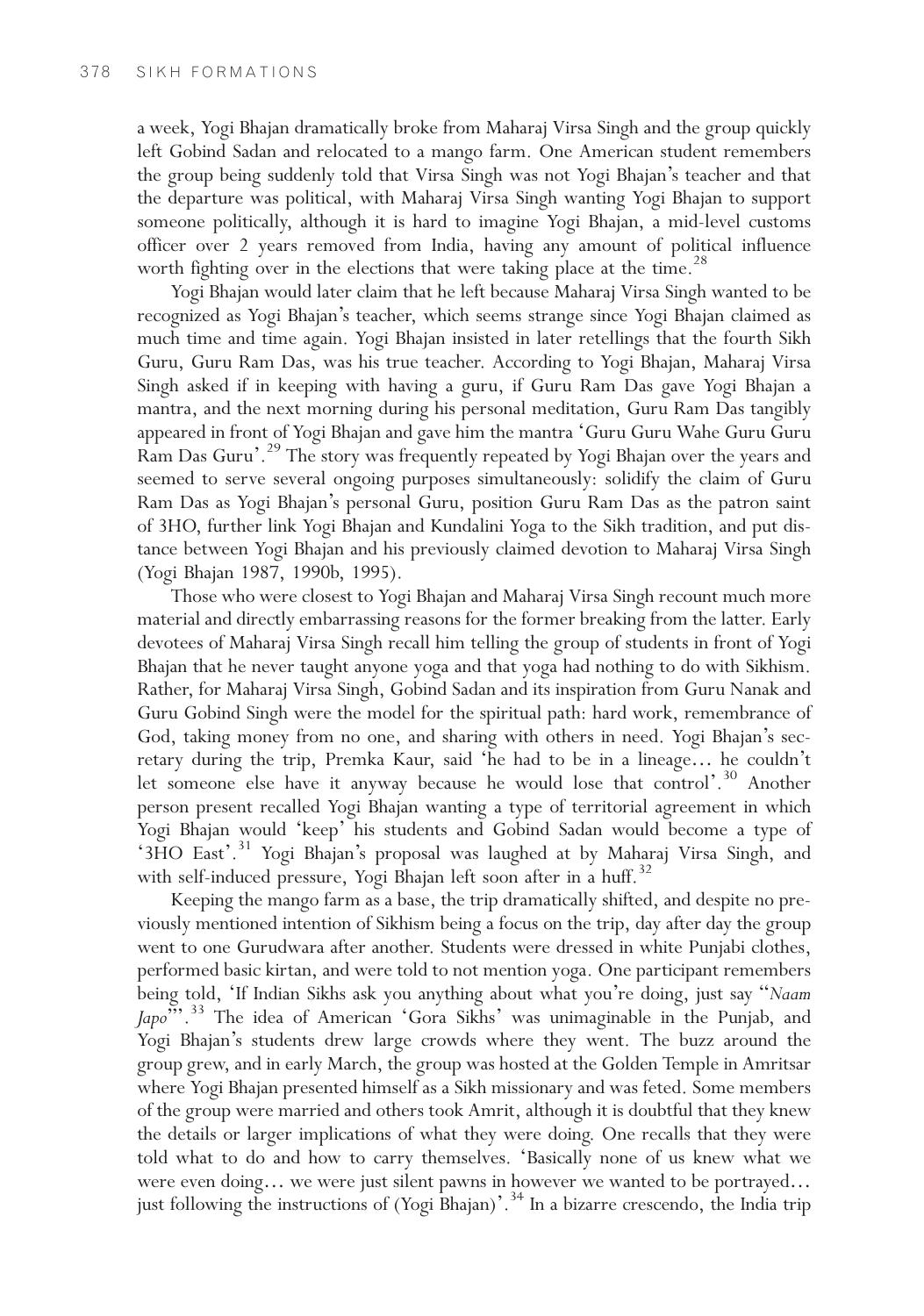ended with Yogi Bhajan being arrested on charges of defrauding a man named Amarjit Singh for 10,000 rupees, quickly being bailed out, and then fleeing the country with his students after being nearly stopped at the airport (Anonymous 1971; Sharma 1971).<sup>35,36,37</sup>

#### Sant Hazara Singh and the title of Mahan Tantric

In the spring of 1971, shortly after returning from the India trip, Yogi Bhajan announced to his students after his morning meditation that he had been passed the mantle of 'Mahan Tantric'. According to Yogi Bhajan, there was only a single Mahan Tantric on the earth at any time, and his earlier pride meant that the title was previously passed to another student of Sant Hazara Singh, the Tibetan Lama Lilan Po, before coming to him (Khalsa 1995, 15). As understood in 3HO, it is only under the watch of the singular Mahan Tantric that White Tantric Yoga can be done, a non-sexual form of yoga in which his students would sit in rows facing each other in male/female pairs, staring into one another's eyes and, under the supervision of the Mahan Tantric, perform exercises lasting up to an hour or more.<sup>38</sup> Both the timing and the title were curious, since at the very least Tantric courses were taught in both Los Angeles and Arizona in the Fall of 1970, well before the title of Mahan Tantric was supposedly bestowed, and early teachers of Kundalini Yoga also taught classes of the same type of yoga before they were told that it 'took too much energy out of Yogi Bhajan' (Schneider  $2003, 71$ ).<sup>39</sup>

The discrepancies make sense in light of the historical housecleaning that was quickly done in early 1971 in the wake of Yogi Bhajan's break from Virsa Singh. Maharaj Virsa Singh was struck from the record within 3HO, as were the minor living teachers who were listed in the July 1970 'Who Is Yogi Bhajan?' article in Beads of Truth. If Maharaj Virsa Singh was referred to, it was never by name and always as a type of boogey-man who in numerous recountings challenged Yogi Bhajan, tried to keep Yogi Bhajan's students from becoming Sikhs, and was covertly responsible for any dissonance between Western and Punjabi Sikhs (Khalsa 2010). From the first India trip onwards, all of the influences that Yogi Bhajan claimed and placed with the lineage of Kundalini and White Tantric Yoga became inaccessible: from Sant Hazara Singh to the Tibetan Lama Lilan Po to the Sikh Gurus themselves. As the former executive secretary of 3HO has described it, 'All of Yogi Bhajan's claims about lineage or teachers were not able to be substantiated since all teachers that he referred to were (conveniently) expired'.<sup>40</sup>

Guru Ram Das and the figure of Sant Hazara Singh took center stage, and any deference or mythologizing given to Maharaj Virsa Singh was now cast onto them or onto Yogi Bhajan himself.

The original story of Yogi Bhajan cleaning toilets for Maharaj Virsa Singh, which was turned into washing the floors at the Golden Temple after work, was again recast into part of Yogi Bhajan's claimed narrative of studying under Sant Hazara Singh (Yogi Bhajan 1996a, 1999). The description of the Mahan Tantric, a unique title held by only one person on earth at a time, echoed Yogi Bhajan's previous description of Maharaj Virsa Singh as 'the master of the time'. Yogi Bhajan's dress of flowing all-white clothing and the even way he sat bore a striking resemblance to how Maharaj Virsa Singh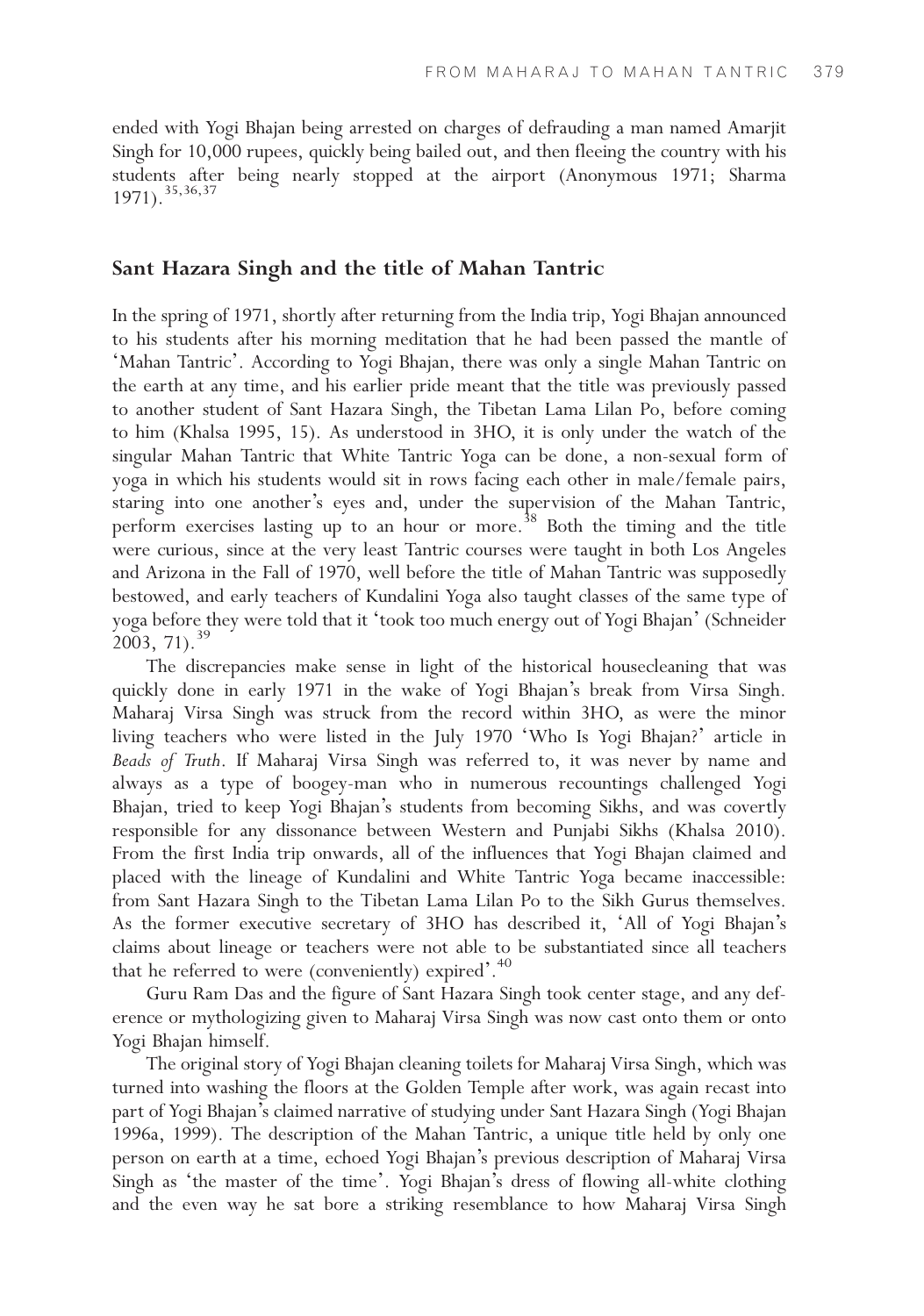carried himself.<sup>41</sup> The Naam that Yogi Bhajan said he received from his former master was now referred to in 3HO publications as 'our Ek Ong Kar Sat Nam Siri Wahe Guru' (Khalsa 1971a). In October of 1971, 3HO began the practice of celebrating the birthday of Guru Ram Das, and soon that annual celebration would revolve around chanting the shabad Dhan Dhan Ram Das Guru for 2½ h just as Ek Ong Kar Sat Nam Siri Wahe Guru was chanted to honor Maharaj Virsa Singh on his birthday (Khalsa 1971b).

While the figure of Sant Hazara Singh became central, when all of Yogi Bhajan's claims about him are brought together, it seems highly improbable that if such a figure existed that he would not have been documented elsewhere.<sup>42</sup> In addition to being a master of Sikh martial arts, Kundalini Yoga, and White Tantric Yoga and someone who had memorized the entire Siri Guru Granth Sahib, Yogi Bhajan claimed that his Sant Hazara Singh organized an armed defense of the city of Anandpur during Partition, remained ageless, and had over 250 students including the Tibetan Lama Lilan Po who would have been remarkably studying under a Sikh teacher in the Punjab at a time when Tibet was closed off (Khalsa 1979, 29; Yogi Bhajan 1983, 1996b). The man Yogi Bhajan appointed as his biographer, Guru Fatha Singh Khalsa, has by his own admission never found outside information on the figure of Sant Hazara Singh.<sup>43</sup>

Beyond the late introduction of Sant Hazara Singh and the convenient timing of his elevated importance, perhaps the strongest evidence against his existence comes from Yogi Bhajan himself. The accepted narrative within 3HO, taken from Yogi Bhajan directly, is that he trained under Sant Hazara Singh from the age of 7 until sixteen and a half, when he was declared a Master by his teacher (Yogi Bhajan 1990a).<sup>44</sup> However, on numerous occasions during his first few years in the West, Yogi Bhajan himself dated the beginning of his yogic study to a time *after* he would later claim to have finished his studies under Sant Hazara Singh. Yogi Bhajan initially told reporters that he had been studying yoga 'since he was eighteen', and in interviews in both 1968 and 1969, he claimed to have studied for 22 years, and in 1970, this number was adjusted to 23, which at 1946 and 1947 would have made him either 17 or 18 years old when he began to study yoga (Hampton 1968; Altschul 1969; Gray 1970; Anonymous 1970b). An early article by the 'mother of 3HO' Shakti Parwha Kaur also describes Yogi Bhajan's meeting with Virsa Singh as the apex of the former's '22 years search for Truth', once again placing the beginning of Yogi Bhajan's spiritual quest at a post-Partition time following his claimed completion of studies under Sant Hazara Singh (Khalsa 1970b, 2).

With decades to solidify, this shift has become the accepted standard within 3HO today, where nearly all practitioners know of the claimed connections that the practice has with Sant Hazara Singh and Guru Ram Das, but hardly anyone is aware of Maharaj Virsa Singh or Swami Dhirendra Brahmachari.

## Conclusion

When viewed openly, the early history of 3HO is remarkable in the extent to which it was so thoroughly revised and replaced as the organization aged, with a figure so initially revered as Maharaj Virsa Singh eliminated and a theoretically essential figure such as Sant Hazara Singh introduced only after a year and a half of going unnoted. One explanation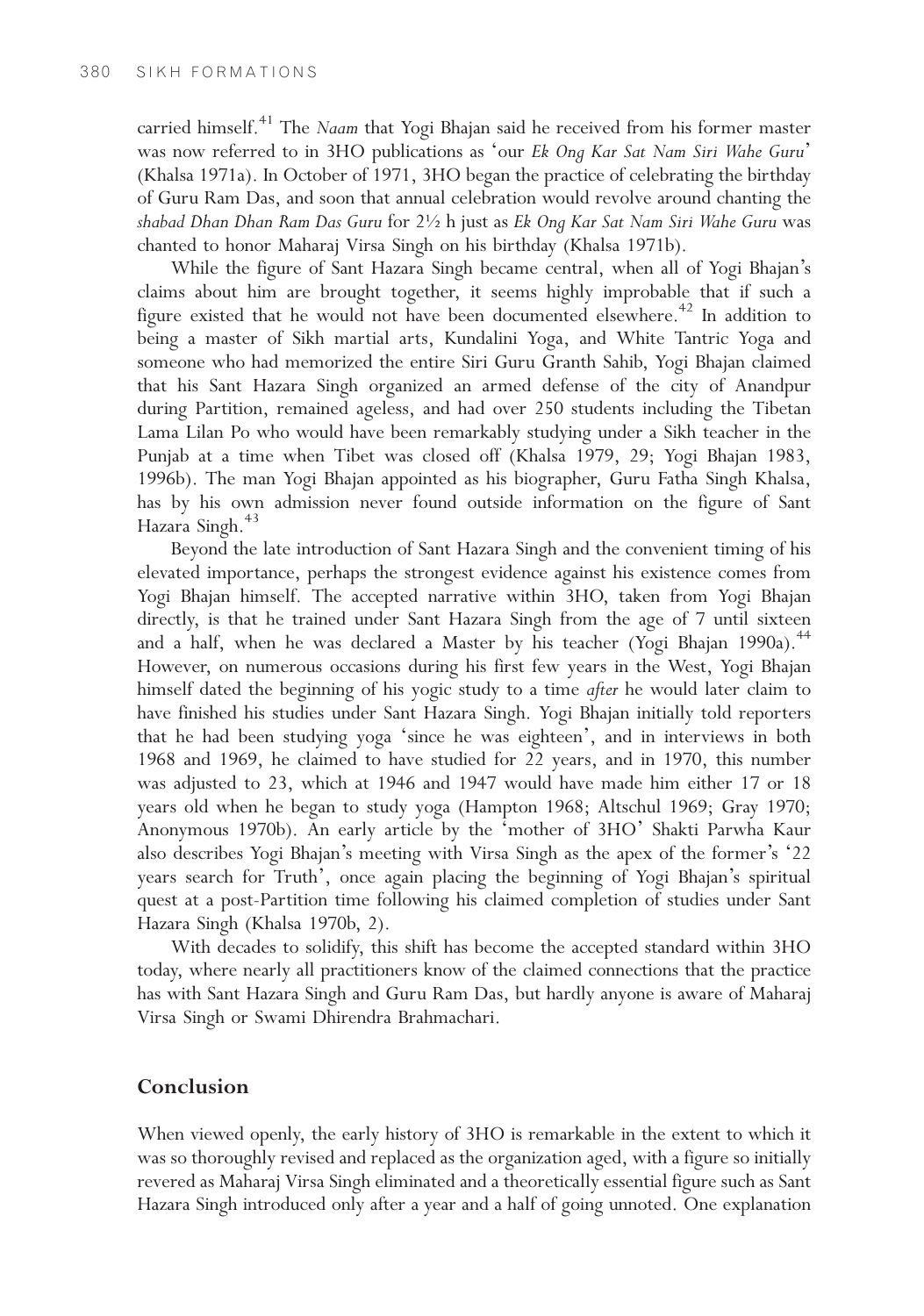of the successful revision of Kundalini Yoga's history is simply timing. Since these changes occurred in the first 2 years, there was less of a past to revise, and the passing of time helped to further solidify the new narrative as many of the earliest people in 3HO cycled out of the group. In later years, many students who joined after the first 2 years were recognized as 'old-timers' with decades of experience, and their understanding was given merit even though they were ignorant of 3HO's earliest and most formative years that often contradicted its later understanding of itself.

The most significant aspect of the hidden history of Yogi Bhajan's Kundalini Yoga is the central epistemological problem at the foundation of 3HO's understanding of Kundalini Yoga and its own lineage. Like a small restaurant that places mirrors on opposing walls to create the appearance of depth, it is from the singular person of Yogi Bhajan that all information about the lineage and practice of his Kundalini Yoga originates. From the lectures of Yogi Bhajan and notes taken in his classes came the instruction manuals, books, and 3HO periodicals such as Beads of Truth and the later Aquarian Times that elucidated the practice of Kundalini Yoga. In time, despite contradictions within Yogi Bhajan's statements and a lack of supporting evidence from secondary sources, outside writers and scholars relied on 3HO's own materials to describe the composition and lineage of Kundalini Yoga to wider audiences, creating a long and citable bibliography that seems to verify the claims made about the practice.

Yogi Bhajan was free to revise the understanding that his students had of Kundalini Yoga, its origins, and his own personal lineage, since like many other charismatic leaders within New Religious Movements, his word was accepted prima facie by his followers without any need for outside confirmation. While Yogi Bhajan himself can be seen as the primary editor of the understanding of his Kundalini Yoga and its claimed lineage, this filtering was reinforced by figures close to him who wrote and edited 3HO's periodicals and literature. By eliminating certain events and quotes and emphasizing others, they often revised history and gave a more consistent form to the narratives within 3HO. Shakti Parwha Kaur would say in late 1972, despite everything she wrote in Beads of Truth about Maharaj Virsa Singh in 1970, that when she first met Yogi Bhajan 'he had placed his total faith, his total dependence' on Guru Ram Das (Khalsa 1972). With more rank-and-file members, this process of resolving conflicting and disparate information could be more subtle, even to the point of being unconscious. An unwitting description of this approach can been seen in Ravi Har Singh, who in describing the process of writing a book based on Yogi Bhajan's 'non-linear and multidimensional' lectures recently admitted,

I found that he (Yogi Bhajan) rarely develops a concept completely in one place, at one sitting. Instead he often delivers fragments of concepts across a wide number of lectures. It is up to the researcher to apply a good dose of intuition to bring these fragments together into a coherent whole.

Khalsa (2011)

Adding another dimension to Yogi Bhajan's role as the filter of knowledge in the earliest years of 3HO were the barriers of language, culture, and personal experience. On the first trip to India, none of Yogi Bhajan's students spoke Punjabi or were familiar with Sikh customs, let alone with Indian culture at large. While some of Yogi Bhajan's students would describe firsthand his break with Maharaj Virsa Singh or the events at the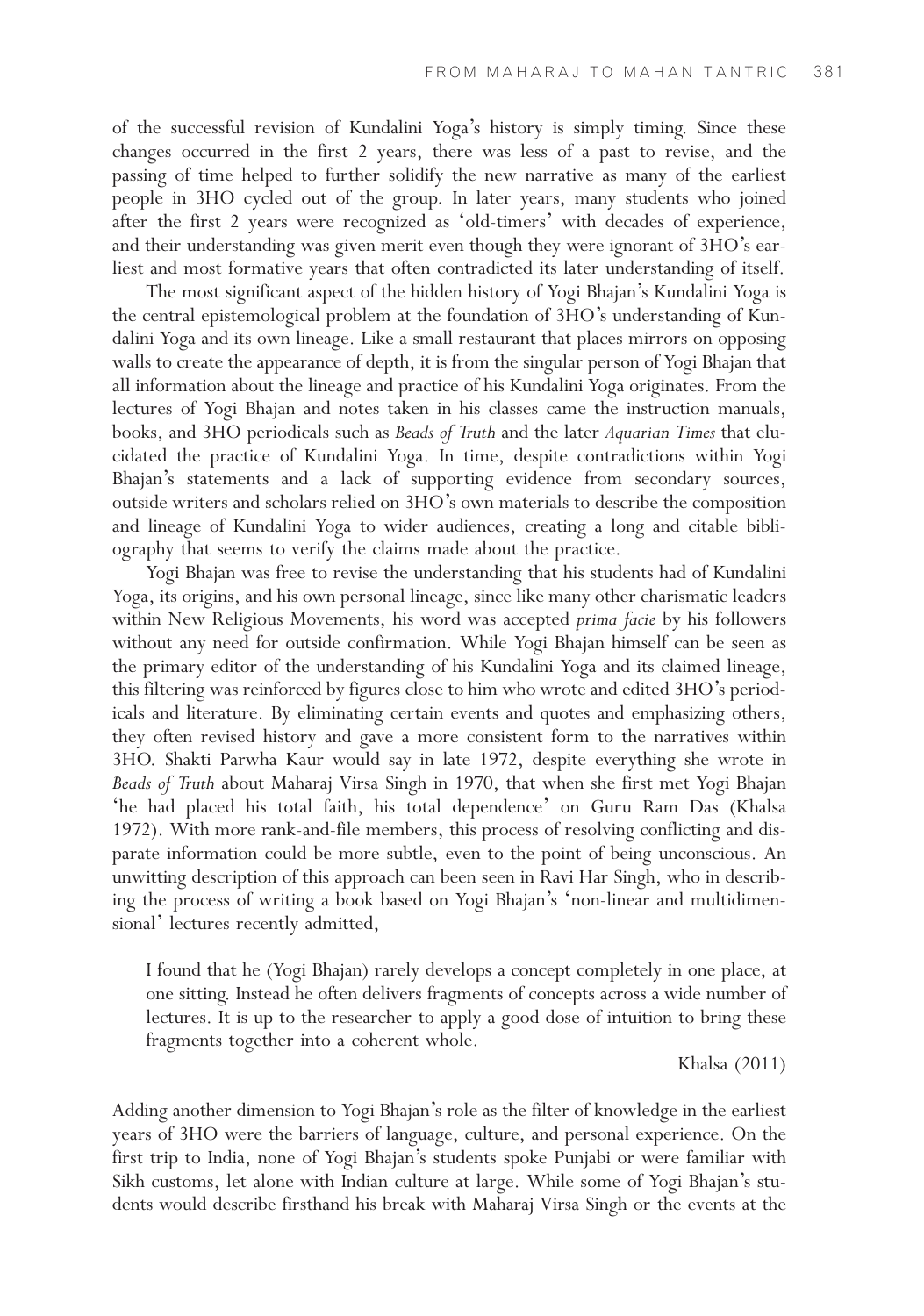Golden Temple in 1971, it is doubtful that they themselves understood what was occurring at the time independent of what they were told via Yogi Bhajan. Even a student who was nearby when Guru Ram Das supposedly appeared to Yogi Bhajan on the 1970–1971 trip and reverentially verified his story did not see the fourth Sikh Guru with her own eyes and could only find proof through her own interpretation of what she saw in Yogi Bhajan and what he related (Khalsa 1978).

A close inspection of the events between 1968 and 1971 suggests that Yogi Bhajan was acutely aware of the ways he was presenting his yoga and often reimagined it to suit his audience: at times for long-term goals and at other times to suit immediate needs. The figures of Sant Hazara Singh and, to a lesser extent, Lama Lilan Po were used to cover for the actual personages and influences of Maharaj Virsa Singh and Swami Dhirendra Brahmachari, giving a provenance to Kundalini Yoga that also secured Yogi Bhajan's possession of it. Without the lineage that he claimed and without creating Kundalini Yoga out of whole cloth, Yogi Bhajan is best thought of as neither a lineage holder nor an inventor, but as a bricoleur who brought together elements of different practices and presented them to his students as a distinct entity with a romantic mythology surrounding it. Perhaps this says as much about Yogi Bhajan as it does about the expectations and hopes of those who believed him.

While this article suggests a radical shift in the accepted understanding of what Kundalini Yoga is and who Yogi Bhajan was, in one sense it also suggests a lateral shift. When the popular mythology of Kundalini Yoga is inspected and dismantled, an ancient lineage of Kundalini Yoga and the figure of Sant Hazara Singh are lost, but we are still left with esoteric yogic practices and a powerful teacher in the Sūksma Vyayama of Swami Dhirendra Brahmachari and the figure of Maharaj Virsa Singh. This provides both a truer sense of Kundalini Yoga and a more realistic explanation of why it works as it does for its practitioners.

Some critics and ex-members of 3HO try to dismiss the practice of Kundalini Yoga entirely, often basing their view on contradictory evidence within Yogi Bhajan's claims or by contrasting the practice with accepted Sikh orthopraxy. But with vast numbers of teachers and students of Kundalini Yoga over the decades, it is unrealistic to think that all of them were deluded, found no benefits through its practice, or did not have profound experiences through it. Kundalini Yoga was often described by Yogi Bhajan and 3HO as 'The Yoga of Experience'. When viewed critically and historically, perhaps the individual experience of its practitioners, and not the figure of Yogi Bhajan or the mythology of the Golden Chain, is the most honest and fruitful vantage from which to view it.

#### Notes

1 Followers of Yogi Bhajan commonly refer to him by the title 'Siri Singh Sahib' as a matter of deference to a title that he claims he received in early 1971 at the Golden Temple that made him the Sikh authority of the Western Hemisphere. Critics of Yogi Bhajan often refer to him by his birth name, Harbhajan Singh Puri, as a way of consciously stripping him of the titles that they consider fraudulent. He is referred to as 'Yogi Bhajan' in this article to primarily reflect the way he was most popularly known and to also stand distinct from both views. The figure of Virsa Singh was referred to as Maharaj in his earlier years and Baba Virsa Singh in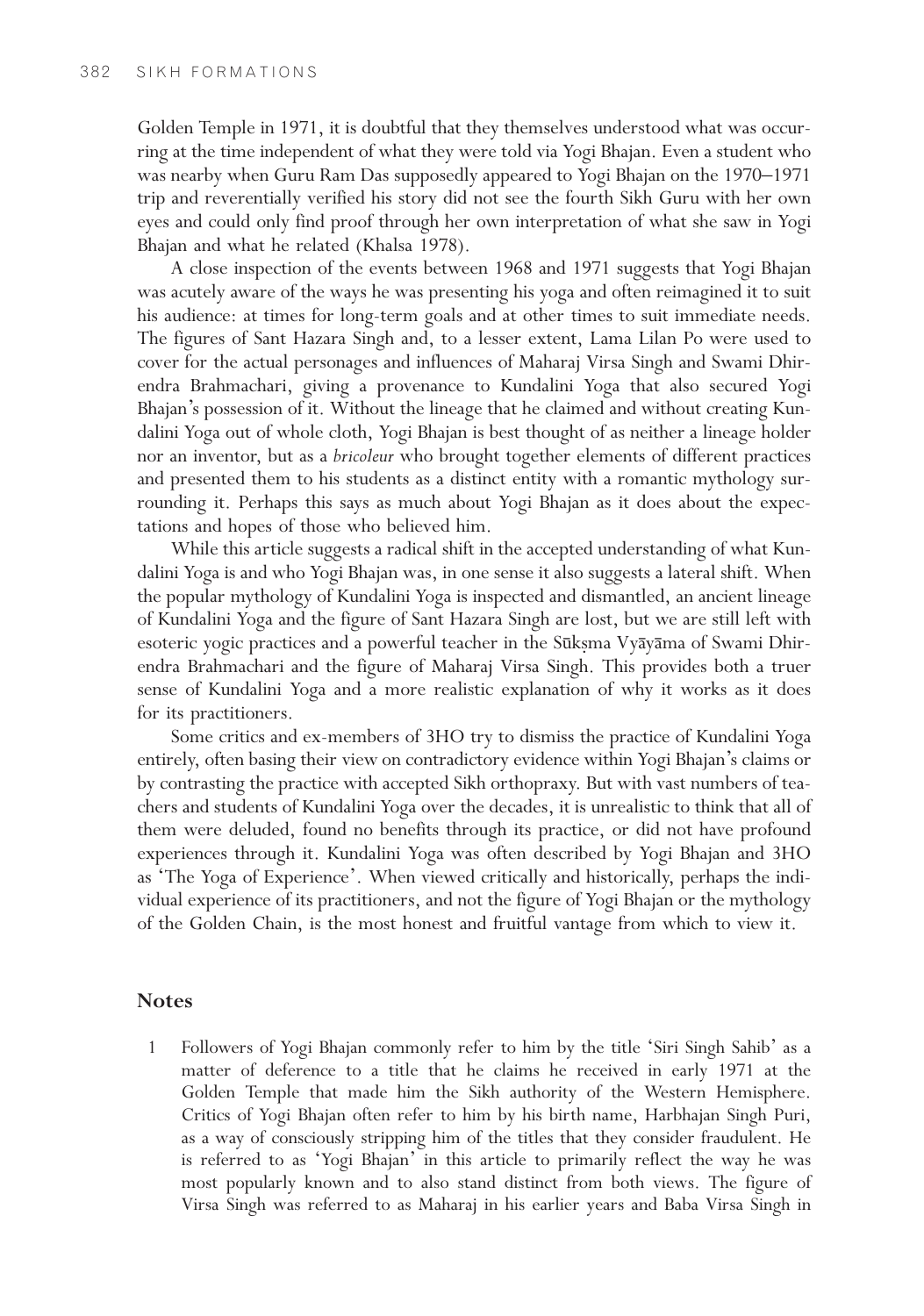his later years. While both 'Maharaj' and 'Baba' are respectful titles, in this article, he will be referred to as Maharaj Virsa Singh, in keeping with references made to him both within 3HO and at Gobind Sadan during the time period focused upon. The phrase 'Kundalini Yoga' will be capitalized to denote the specific practice that Yogi Bhajan taught and to keep references distinct from other practices that were referred to as kundalini yoga. Finally, the term '3HO' will be used as an umbrella term to encompass the various organizations created by Yogi Bhajan and his followers, since this was the first organization and it, along with the variation '3HO Family', has been used in a similar way within internal literature.

- 2 While Kundalini Yoga has simply been described as 'ancient' by 3HO for the last several decades, through the 1970s an approximate date of its birth was given by 3HO as 26,000 BC. See 'Yoga: The Origins and Development of Yoga and the Science of Kundalini Yoga as Taught by Yogi Bhajan' by Rama Kirn Singh and Gurucharan Singh Khalsa in Kundalini Quarterly, Summer 1976, 2–8, and a mention of Yogi Bhajan in the 28 November 1970, issue of Arizona Republic.
- 3 Some of the many instances in which Yogi Bhajan asserted that the historical Sikh Gurus practiced the same Kundalini Yoga that he taught include classes on 10 June 1971, and 12 January 1976, and undated Kundalini Yoga exercises such as 'Indra Nittra Meditation' and 'Ong In Virasan (For Negativity)'. In the summer of 1976, an article was written in Kundalini Quarterly by Gurucharan Singh Khalsa and Rama Kirn Singh that claimed that not only did the Sikh Gurus practice Kundalini Yoga, but also the very yogic practice predated them and 'gave rise to a group of practitioners known as Sikhs'.
- 4 Interview with Bhai Himat Singh, telephone, 16 June 2011. Bhai Himat Singh was a practitioner of Kundalini Yoga and a direct student of Yogi Bhajan's for approximately two decades, beginning in 1983. After Yogi Bhajan's death, Bhai Himat went to Gobind Sadan where he spent time with Maharaj Virsa Singh and was given Naam by him.
- 5 Interview with Ron Brent, telephone, 6 January 2011. Brent was an early student of Yogi Bhajan's in Los Angeles. In late 1970, he left to become a student of Swami Muktananda and traveled to India to spend time with him. By coincidence, he was staying at Gobind Sadan when Yogi Bhajan and his students arrived in late 1970. He not only saw the group at Gobind Sadan, but during that time was one of the five people in a small meeting between Yogi Bhajan and Maharaj Virsa Singh and, at Maharaj Virsa Singh's insistence, had the Punjabi conversation translated into English for his comprehension.
- 6 Interview with Antion Vic Briggs, telephone, 5 July 2011. Also known as Vikram Singh Khalsa, Briggs was in 3HO for approximately two decades starting in January of 1970 and was a Mukhia Singh Sahib (or senior minister) within the group.
- 7 Interview with Antion Vic Briggs, telephone, 5 July 2011.
- 8 Interview with Warren Stagg, telephone, 8 June 2011. In the mid-1960s, Stagg owned and operated H.E.L.P. on Third and Fairfax, one of the first health food restaurants in the city, which quickly became a meeting place for New Age people, teachers arriving from the East, and 'everyone on a health trip'. Stagg described himself during this time as 'the guru greeter of Los Angeles'.
- 9 Available for viewing on the online 'Communal Living' exhibit on the website of the Smithsonian:<http://americanhistory.si.edu/lisalaw/6.htm#h05>.
- 10 Interview with Andrew Ungerleider, telephone, 23 June 2011. Ungerleider began practicing Kundalini Yoga in the fall of 1969 in Arizona and then later in the spring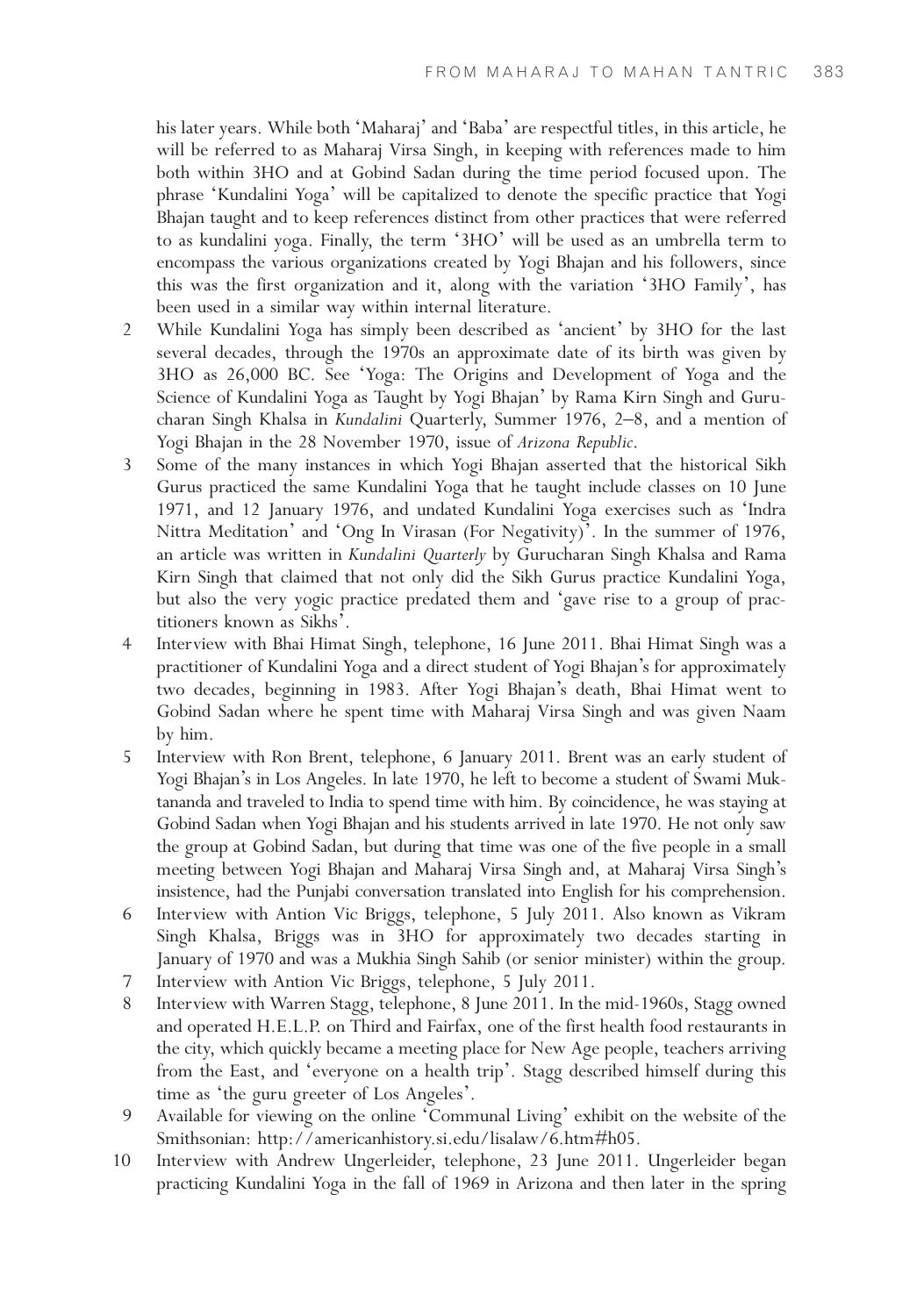of 1970 in Santa Fe, New Mexico. He was present on the 1970–1971 trip to India and left 3HO in the mid-1970s after 3HO made its turn toward strict discipline and the reorientation toward Sikhism.

- 11 Correspondence with Reinhard Gammenthaler, 21 September 2011. Gammenthaler was a close and the final student of Swami Dhirendra Brahmachari. His tutelage is described at length in an interview with Schweizer Yoga-Journal from 2003 that is available at [http://asianyogaholidays.com/interview-gammenthaler-DB\\_en.html.](http://asianyogaholidays.com/interview-gammenthaler-DB_en.html)
- 12 Correspondence with Reinhard Gammenthaler, 21 September 2011.
- 13 Descriptions of Swami Dhirendra Brahmachari's yogic teachings are based on his two books that were translated into English, Sūksma Vyāyāma (1973 edition) and Yogāsana Vijñana (1970 edition), and correspondence with his student Reinhard Gammenthaler.
- 14 Correspondence with Reinhard Gammenthaler, 23 and 21 September 2011.
- 15 Parallels to these rhythmic exercises can be found in Swami Dhirendra Brahmachari's Sūksma Vyāyāma (1973 edition) as exercises #9, 10, 13, 16, 22, 41, and 43.
- 16 Compare images #5–10 in Kundalini Meditation Manual For Intermediate Students with images #105–108 in Sūksma Vyāyāma (1973 edition).
- 17 If the practice of Naam was common among students of both Yogi Bhajan and Maharaj Virsa Singh, the mechanical and technical practice by the former clearly set it apart from the devotional and emotional practice by the latter.
- 18 Interview with Antion Vic Briggs, telephone, 5 July 2011. Interview with Ron Brent, telephone, 6 January 2011.
- 19 Interview with Warren Stagg, telephone, 8 June 2011.
- 20 There is also evidence from a student who spoke at length with Yogi Bhajan for the very logical possibility that Yogi Bhajan's knowledge of yoga, meditation, and related subjects was not entirely based on these teachers but also heavily supplemented by books and other minor figures. See Harrysingh1 (pseud.), comment on 'The Sikh Connection', The Wacko World of Yogi Bhajan, comment posted on 8 February 2005, [http://forums.delphiforums.com/KamallaRose/messages?msg=579.39.](http://forums.delphiforums.com/KamallaRose/messages?msg=579.39)
- 21 Considering the 300 miles that separates the airport in New Delhi from the Golden Temple in Amritsar, the possibility of such a commute is extremely unlikely.
- 22 This photograph was also sold in a cropped version with only Yogi Bhajan's face in what seems to be a prototype of the 'Tratakam' portrait of him.
- 23 Interview with Jim Migdoll, telephone, 7 September 2011. Migdoll was involved in 3HO from early to late 1970 and was sent to Memphis, Tennessee, during that time to teach the flagship Kundalini Yoga classes there.
- 24 An account of Yogi Bhajan's sleeping habits was given by early students of his in Florida in their account of an early 1970 visit. See 'Early History of the 3HO Foundation According to Hari Singh and Hari Kaur Bird Khalsa', last modified 19 July 2012, <http://www.harisingh.com/3HOHistory.htm>.
- 25 In the commemorative book *The Man Called The Siri Singh Sahib*, the Punjabi-born and London-based journalist Gurucharan Singh Khalsa described meeting with Yogi Bhajan at Swami Dhirendra Brahmachari's Vishwayatan Ashram in early 1968, well before supposedly being told to go to the West by Maharaj Virsa Singh, in which he heard from him that inspired by 'some mysterious call from within' he 'was planning to leave his job and go to foreign countries as a yoga teacher'.
- 26 Interview with Andrew Ungerleider, telephone, 23 June 2011.
- 27 A photo of Yogi Bhajan, Indira Gandhi, and Swami Dhirendra Brahmachari at this gathering was reprinted in the December 1972 issue of Beads Of Truth, page 28.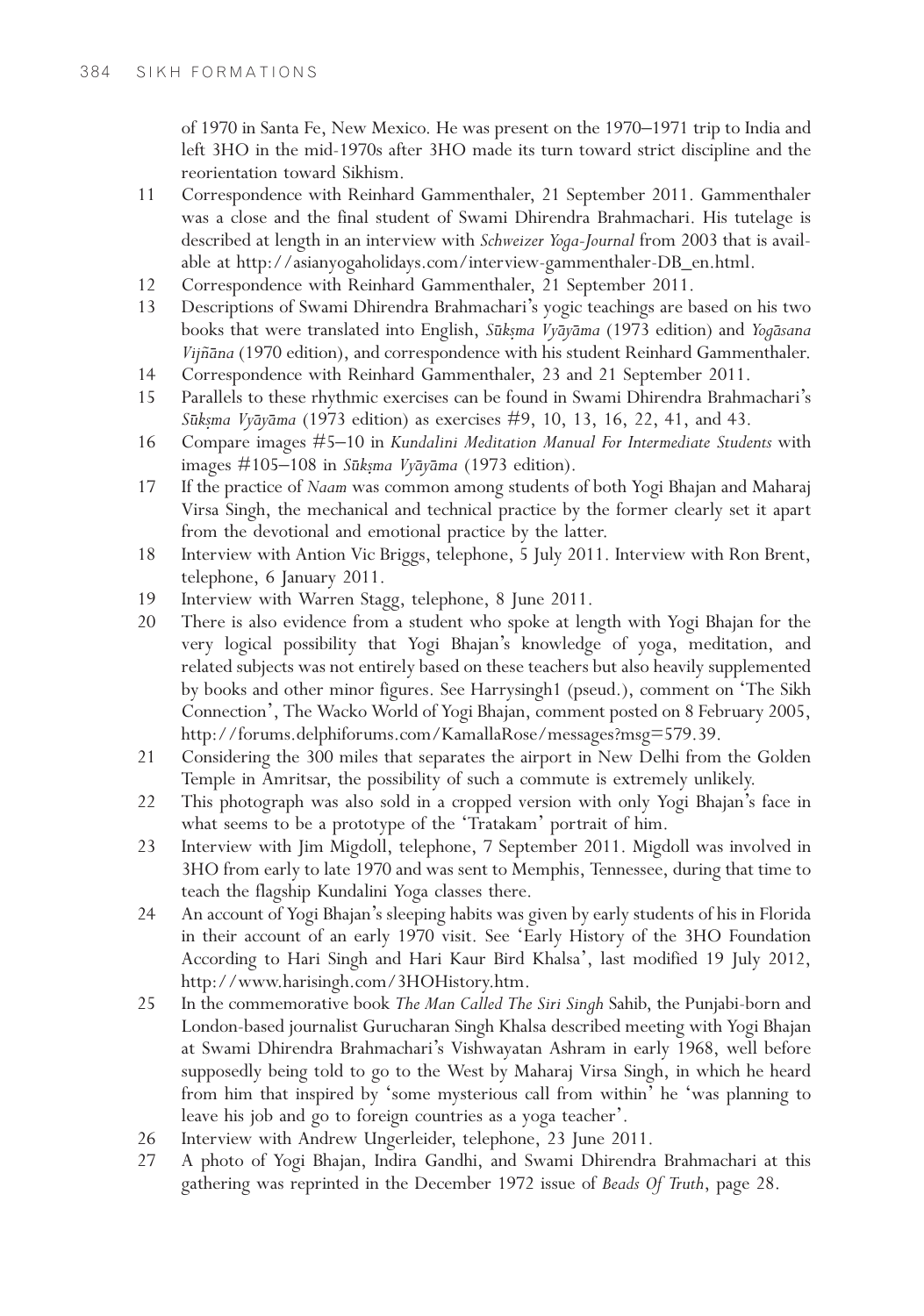- 28 Interview with Rahmaneh Meyers, telephone, 18 August 2011. Meyers was involved with 3HO during its earliest years and was a participant on the 1970–1971 trip to India.
- 29 The most striking element of Yogi Bhajan's claimed encounter with Guru Ram Das is how closely it paralleled the story that Maharaj Virsa Singh told of receiving Naam from Baba Sri Chand and Guru Nanak, a story that Yogi Bhajan was doubtlessly aware of and his students almost certainly were not.
- 30 Interview with Pamela Dyson, telephone, 23 September 2011. Also known as Premka Kaur Khalsa, Dyson was involved in 3HO from 1969 until 1985 and was the tour secretary for the 1970–1971 trip to India. Highly significant in the growth and history of 3HO, Dyson compiled English translations of Sikh sacred writings, wrote numerous articles both for and on behalf of 3HO, and was the editor of Beads of Truth for a dozen years, Secretary General of the Sikh Dharma Brotherhood, Vice President and Director of the 3HO Foundation, and a high-ranking minister, with the title of Mukhia Sardarni Sahib.
- 31 Intriguingly, this idea is echoed in the January 1970 issue of Beads of Truth, in which Shakti Parwha Kaur hopes to publish an account of the trip in the next issue and refers to Gobind Sadan as '3HO India'.
- 32 Interview with Ron Brent, telephone, 6 January 2011.
- 33 Interview with Rahmaneh Meyers, telephone, 18 August 2011.
- Interview with Pamela Dyson, telephone, 23 September 2011.
- 35 Interview with Antion Vic Briggs, telephone, 5 July 2011.
- Later, the blame for the arrest was implicitly laid at the feet of Maharaj Virsa Singh and the debacle was cast as the negative work of 'the jealous egos of so-called "holy" men in India (who) created almost insurmountable barriers to Yogi Bhajan's safe return to America'. See Shakti Parwha Kaur, 'Guru Ram Das Ji's Birthday Celebration', letter dated 23 September 1971, printed on page 48 in the Autumn 1971 issue of Beads of Truth.
- 37 An intriguing possible connection to this event, or perhaps Yogi Bhajan's initial trip to West, can be found in Khushwant Singh's 2005 collection of obituaries titled Death at My Doorstep, in which he described Yogi Bhajan being confronted at a gathering by the daughter of a man who 20 years earlier loaned Yogi Bhajan Rs. 10,000 'to pay for his air ticket to Canada … when fleeing from India' (114).
- 38 Yogi Bhajan originally taught these White Tantric Yoga classes in person, and later with declining health, the courses were done through video tapes and in-person representative 'Tantric Facilitators', a format that continues today, years after Yogi Bhajan's death.
- 39 Interview with Antion Vic Briggs, telephone, 5 July 2011. Interview with Jack Sokol, telephone, 7 September 2011. Sokol was an early student of Kundalini Yoga and studied under 'Baba' Don Conreaux at Arizona State University in early 1970 before teaching and going through a 10-day teaching training in Los Angeles in the summer of 1971.
- 40 Interview with Pamela Dyson, telephone, 23 September 2011.
- 41 Interview with Antion Vic Briggs, telephone, 5 July 2011.
- 42 There were notable Hazara Singhs who were outside the timeline that Yogi Bhajan gave for his claimed teacher: a Bhai Hazara Singh who was killed in 1921 and made one of the first two martyrs of the Gudwara Reform Movement, and a Baba Hazara Singh Sevawale, who supervised the building of the Gudwara in Taraori, north of Karnal,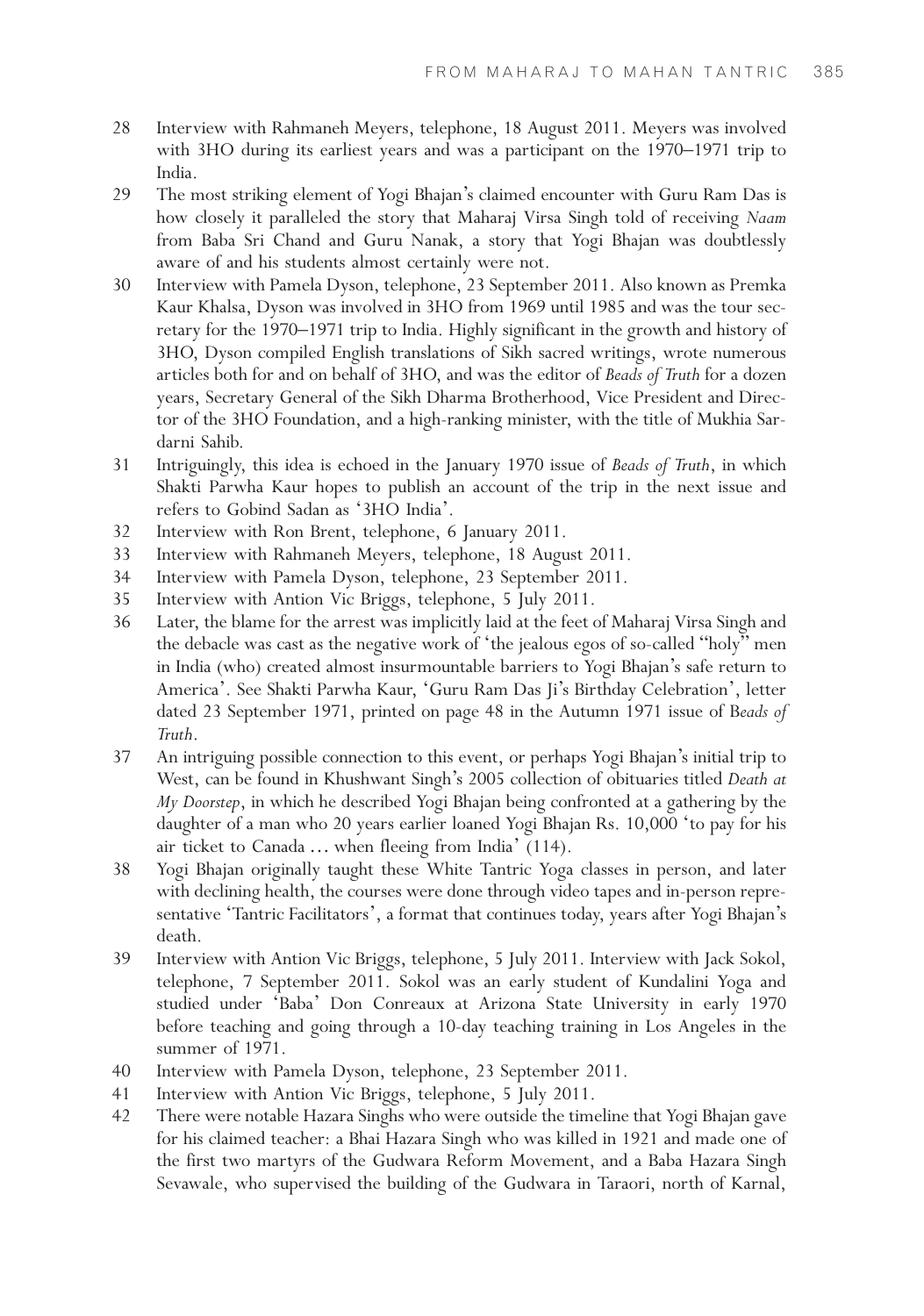in 1970. If there was in fact a reality-based source for Yogi Bhajan's early teacher, the most likely suspect who comes remotely close to the timeline that Yogi Bhajan established for him was a Sant Hazara Singh from the village Chhote Ghuman. According to the author Dr Kulwant Singh Khokhar, who frequently met with him and mentioned him in the acknowledgments section of his 1999 book Way of the Saffron Cloud, this Sant Hazara Singh was an uneducated, retired farmer who lived very modestly and barely spoke, a sharp contrast with the tales that Yogi Bhajan told of his Sant Hazara Singh.

- 43 Correspondence with Guru Fatha Singh Khalsa, email, 15 June 2011.
- 44 This contrasts with the earlier claim made in the July 1970 issue of Beads of Truth that this mastery was obtained by Yogi Bhajan at the age of 18.

#### References

- 3HO (Healthy, Happy, Holy Organization). 1970. Display ad. Beads of Truth, vol. 1, no. 3, March.
- Altschul, Marty. 1969. Tense housewives, businessmen try relaxing Hindu way. Los Angeles Times, June 22.
- Anonymous. 1970a. Guru and mantra yoga. Beads of Truth, vol. 1, no. 2, March, p. 1.
- Anonymous. 1970b. Yogi on yoga. Santa Fe New Mexican, March 20.
- Anonymous. 1971. Yogi bailed out, flies back to US. Hindustan Times, March 20.
- Aquarian, Isis [pseud.], ed. 2007. The source: The untold story of Father Yod, YaHoWa13 and the source family. Los Angeles, CA: Process Media.
- Brahmachari, Swami Dhirendra. 1970. *Yogāsana Vijñāna: The science of yoga*. New Delhi: Asia Publishing House.
- Brahmachari, Swami Dhirendra. 1973 [First English edition published 1965]. Yoga: Yogic Sūksma Vyāyāma. New Delhi: Indian Book Company.
- Claiborne, William L. 1970. Yoga students set India trip for drug study. The Washington Post, December 23, B2.
- Fisher, Mary Pat. 1992. Everyday miracles in the House of God: Stories from Gobind Sadan , India. New Delhi: Gobind Sadan.
- Gray, Brett. 1970. World must purify self soon, yoga warns. Orlando Sentinel, May 31.

Hampton, Edna. 1968. Yoga's challenges and promises. The Globe and Mail, November 28.

- Khalsa, Gurucharan Singh, ed. 1975. Kundalini meditation manual for intermediate students. Pomona, CA: Kundalini Research Institute Publications.
- Khalsa, Gurucharan Singh, and Rama Kirn Singh. 1976. Yoga: The origins and development of yoga and the science of Kundalini Yoga as taught by Yogi Bhajan. Kundalini Quarterly, Summer, 2–8.
- Khlasa, Gurutej Singh. 1995. Khalsa is born in the west. In The history of Sikh Dharma of the Western Hemisphere, ed. Shanti Kaur Khalsa, 1–25. Espanola: Sikh Dharma International.
- Khalsa, Krishna Kaur. 1978. Guru Guru Wahe Guru Guru Ram Das Guru. Sikh Dharma Brotherhood, Winter, 8–9.
- Khalsa, Premka Kaur [Pamela Dyson]. 1979. Early history. In The man called the Siri Singh Sahib, ed. Premka Kaur Khalsa and Sat Kirpal Kaur Khalsa, 15–46. Los Angeles, CA: Sikh Dharma.
- Khalsa, Ravi Har Singh. 2011. Becoming Aquarian: How a book deal changed my sadhana and me. 3HO Foundation Kundalini Yoga News. Posted July 21. [http://www.3ho.org/](http://www.3ho.org/ecommunity/2011/07/becoming-aquarian-how-a-book-deal-changed-my-sadhana-and-me-2/) [ecommunity/2011/07/becoming-aquarian-how-a-book-deal-changed-my-sadhana-and](http://www.3ho.org/ecommunity/2011/07/becoming-aquarian-how-a-book-deal-changed-my-sadhana-and-me-2/)[me-2/](http://www.3ho.org/ecommunity/2011/07/becoming-aquarian-how-a-book-deal-changed-my-sadhana-and-me-2/)